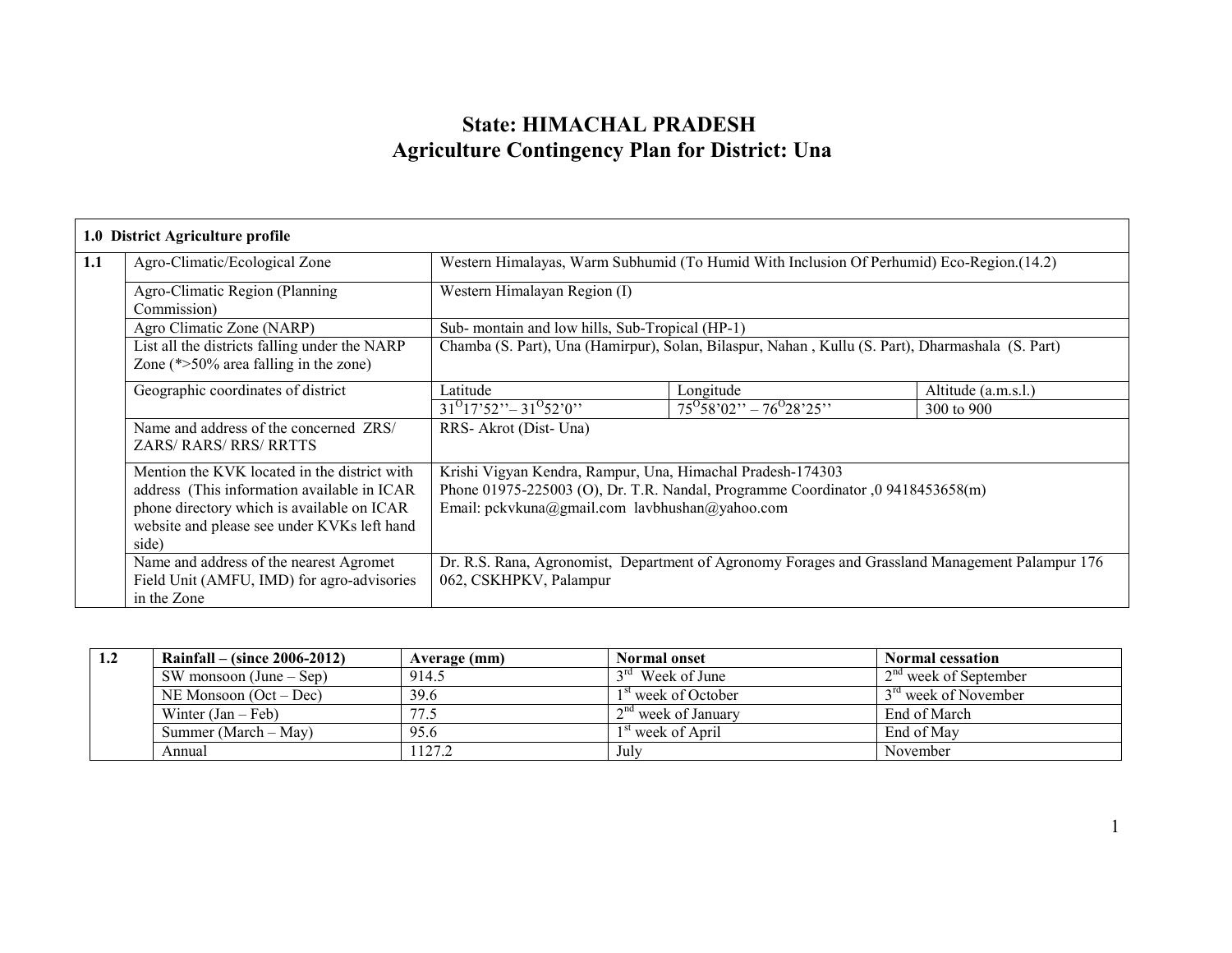| 1.3          |                   | Land use pattern of the district (latest statistics)-Area $(000ha)*$ |              |               |                   |                  |                   |         |         |
|--------------|-------------------|----------------------------------------------------------------------|--------------|---------------|-------------------|------------------|-------------------|---------|---------|
| Geographical | <b>Cultivable</b> | Forest                                                               | Land under   | Permanent     | <b>Cultivable</b> | Land under       | <b>Barren</b> and | Current | Other   |
| Area         | area (Give net    | area                                                                 | non-         | Pastures and  | wasteland         | misc. tree crops | uncultivable      | fallows | fallows |
|              | cultivable        |                                                                      | agricultural | other grazing |                   | and groves       | land              |         |         |
|              | area)             |                                                                      | use          | land          |                   |                  |                   |         |         |
| 154.923      | 36.879            | 18.153                                                               | 29.106       | 13.311        | 23.571            | 6.728            | 23.138            | .683    | 2.349   |

\*Source: Strategic research and extension plan of Una District, Agricultural Technology Management Agency (ATMA), Una District, Himachal Pradesh

| 1.4 | Major Soils *                                                                           | Area ('000 ha) | Percent (%) of total |
|-----|-----------------------------------------------------------------------------------------|----------------|----------------------|
|     |                                                                                         |                | area                 |
|     | Medium deep to deep, loamy-skeletal soils moderate to severe erosion; <i>associated</i> | 106            | 75.2                 |
|     | with: Loamy soils with moderate erosion                                                 |                |                      |
|     | Shallow, sandy soils with moderate erosion; associated with: Loamy soils                |                | 9.9                  |
|     | Deep, loamy soils with moderate to severe erosion; associated with: Medium deep         |                | 8.5                  |
|     | soils                                                                                   |                |                      |
|     | Medium deep, loamy soils with slight to moderate erosion; associated with: Deep         |                | 6.4                  |
|     | soils                                                                                   |                |                      |
|     | <b>Total area</b>                                                                       | 140            | 100                  |

\*Source: Soil Resource Maps of NBSS & LUP, estimated values

| 1.5 | Agricultural land use *  |                  |                        |  |  |
|-----|--------------------------|------------------|------------------------|--|--|
|     |                          | Area $('000 ha)$ | Cropping Intensity (%) |  |  |
|     | Net sown area            | 36.974           |                        |  |  |
|     | Area sown more than once | 34.495           | 193                    |  |  |
|     | Gross cropped area       | .469<br>71       |                        |  |  |
|     | Net irrigated area       | 8.556            |                        |  |  |

\*Source: Strategic research and extension plan of Una District, Agricultural Technology Management Agency (ATMA), Una District, Himachal Pradesh

| 1.6 | <b>Irrigation</b>     | Area $(900 \text{ ha})$ * |                  | Percent $(\% )$                                        |
|-----|-----------------------|---------------------------|------------------|--------------------------------------------------------|
|     | Net cultivated area   | 36.974                    |                  | 24 % of total geographical area                        |
|     | Net irrigated area    | 8.556                     |                  | 23.2 % of the net area sown                            |
|     | Gross cultivated area | 71.469                    |                  |                                                        |
|     | Gross irrigated area  | 13.588                    |                  | 37 % of net cropped area, 19% of total cultivated area |
|     | Gross Rainfed area    | 57.881                    |                  |                                                        |
|     | Source of irrigation  | <b>Number</b>             | Area $('000 ha)$ | Percentage of net irrigated area                       |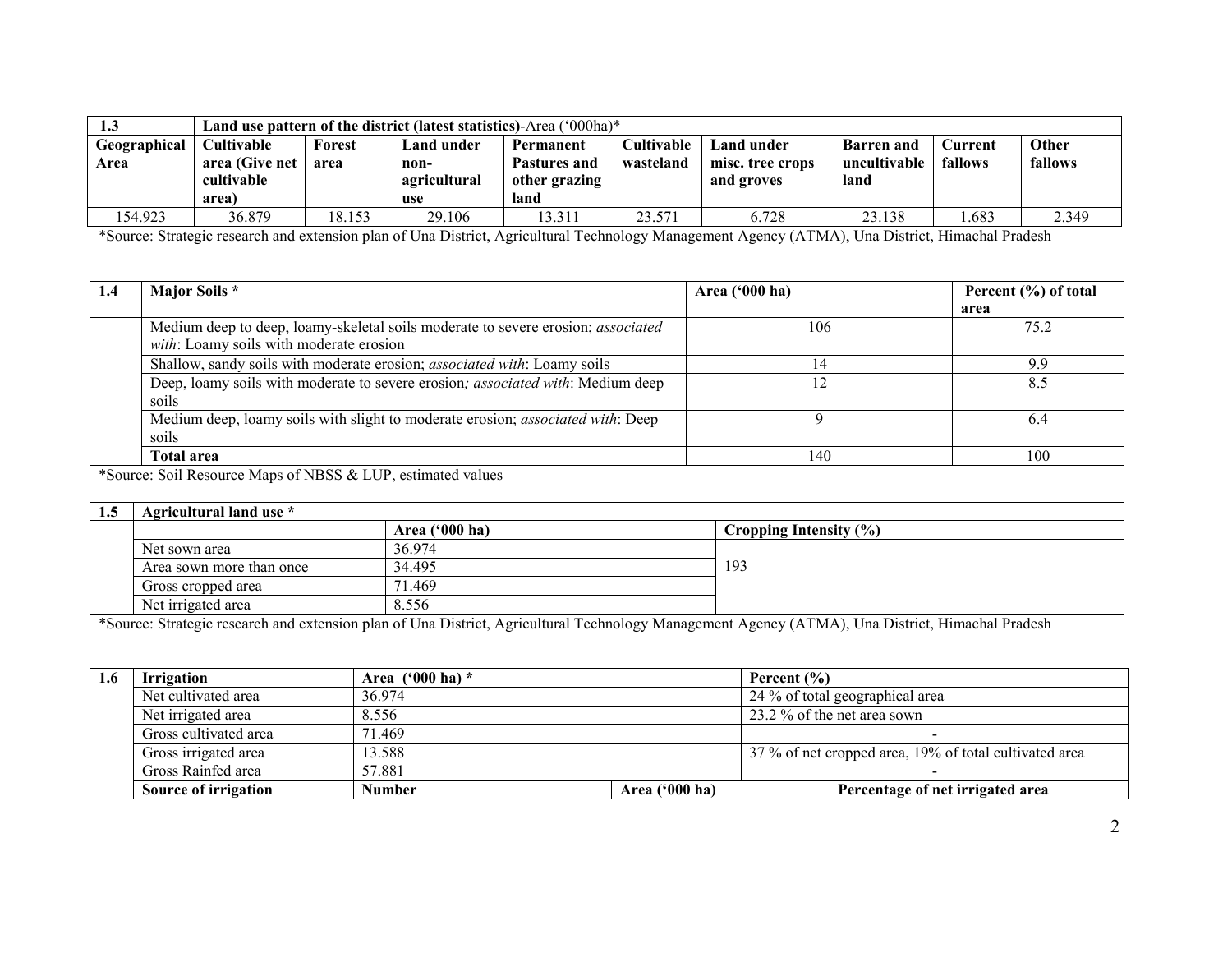| Tank                                                            | 1643                                    | 4.861               | 56.8                                                                                           |
|-----------------------------------------------------------------|-----------------------------------------|---------------------|------------------------------------------------------------------------------------------------|
| Open well                                                       | 593                                     | 0.728               | 8.5                                                                                            |
| Bore well/Tube well                                             | 104                                     | 1.314               | 15.4                                                                                           |
| Lift irrigation                                                 | 29                                      | 1.620               | 18.9                                                                                           |
| Pond/Khuls                                                      | 148                                     | 0.003               | 0.0                                                                                            |
| Other sources                                                   |                                         | 0.030               | 0.4                                                                                            |
| Total                                                           |                                         | 8.556               | 100.0                                                                                          |
| Pump sets                                                       |                                         | Not available       |                                                                                                |
| Micro-irrigation                                                |                                         | Not available       |                                                                                                |
| Groundwater availability and<br>use (Data source: State/Central | No. of blocks:2                         | $\langle 70\%$ area | Quality of water (specify the problem such<br>as high levels of arsenic, fluoride, saline etc) |
| Ground water Department<br>/Board)                              |                                         |                     |                                                                                                |
| Over exploited                                                  |                                         | Not available       |                                                                                                |
| Critical                                                        |                                         | Not available       |                                                                                                |
| Semi critical                                                   |                                         | Not available       |                                                                                                |
| Sage                                                            |                                         | Not available       |                                                                                                |
| Wastewater availability and use                                 |                                         | Not available       |                                                                                                |
| Ground water quality                                            | Good, EC<750m mhos/cm at $25^{\circ}$ C |                     |                                                                                                |

 \* Source: Comprehensive District Agriculture Plan-Una, Himachal Pradesh, Centre for Research in Rural and Industrial Development (CRRID), Chandigarh – 160019

#### 1.7 Area under major field crops & horticulture

|       | Area under major field crops (2007-08) |                |        |  |  |
|-------|----------------------------------------|----------------|--------|--|--|
| S. No | Major crop                             | Area ('000 ha) | % Area |  |  |
|       | Wheat                                  | 32.981         | 46.1   |  |  |
|       | Maize                                  | 30.939         | 43.3   |  |  |
|       | Rice                                   | 2.023          | 2.8    |  |  |
|       | Millets                                | 0.417          | 0.6    |  |  |
|       | Pulses                                 | 0.495          | 0.7    |  |  |
|       | Oilseeds                               | .881           | 2.6    |  |  |
|       | Sugarcanes                             | 0.198          | 0.3    |  |  |
|       | Fodder                                 | .645           | 2.3    |  |  |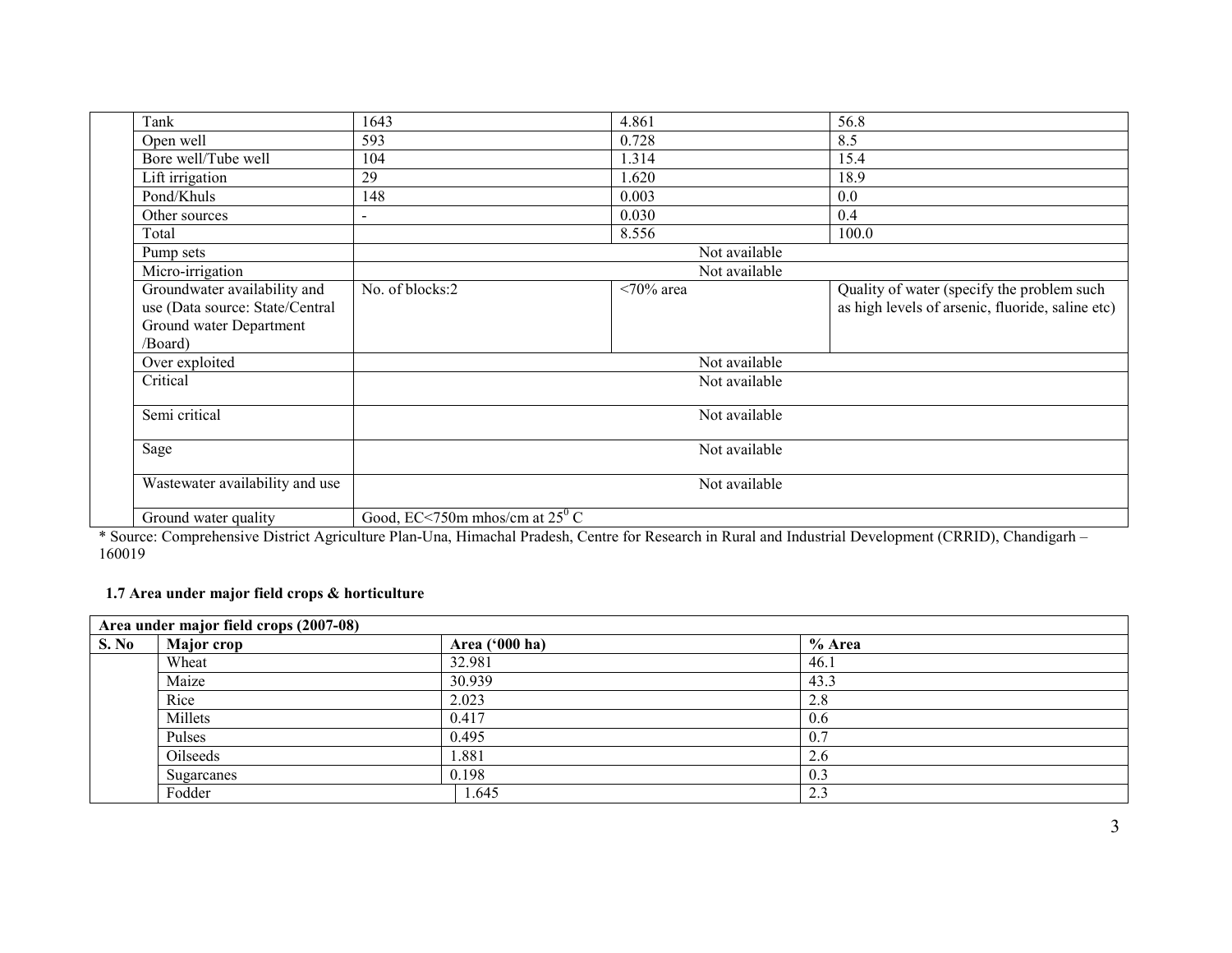| Area under major horticulture crops (2006-07) |                      |        |  |  |
|-----------------------------------------------|----------------------|--------|--|--|
| <b>Horticultural Crops</b>                    | Total Area ('000 ha) | % Area |  |  |
| Mango                                         | 1.668                | 46.3   |  |  |
| Pear                                          | 0.745                | 20.7   |  |  |
| K.Lime                                        | 0.585                | 16.2   |  |  |
| Galgal                                        | 0.193                | 5.4    |  |  |
| Guava                                         | 0.164                | 4.5    |  |  |
| Litchi                                        | 0.126                | 3.5    |  |  |
| Aonla                                         | 0.123                | 3.4    |  |  |
| Area under major Vegetable crops (2006-07)    |                      |        |  |  |
| Potato                                        | 0.790                | 37.5   |  |  |
| Other Vegetables                              | 1.316                | 62.5   |  |  |

\* Source: District Agriculture Plan Una Himachal Pradesh, Centre for Research in Rural and Industrial Development (CRRID), Chandigarh – 160019<br>\*Source: Strategic research and extension plan of Una District, Agricultural Te

| 1.8<br>Livestock* |            |            |                          |                               |  |
|-------------------|------------|------------|--------------------------|-------------------------------|--|
|                   | Category   | Population | <b>Production</b>        | Productivity                  |  |
|                   | Cattle     |            |                          |                               |  |
|                   | Crossbred  | 23828      | 62002 tones              | $6.02$ kg                     |  |
|                   | Indigenous | 28198      | $\blacksquare$           | $1.577$ kg                    |  |
|                   | Buffalo    | 121716     | $\blacksquare$           | $3.298$ kg                    |  |
|                   | Sheep      |            |                          |                               |  |
|                   | Crossbred  | 115        | 1478 kg                  | Ram=1.900kg, Wether=1.612 kg, |  |
|                   |            |            |                          | Ewe=1.750kg, Lamb=1.236 kg    |  |
|                   | Indigenous | 1773       | $\sim$                   | Ram=2.516kg, Wether=2.258 kg, |  |
|                   |            |            |                          | Ewe=1.290kg, Lamb=1.399 kg    |  |
|                   | Goats      | 19271      | $\overline{\phantom{a}}$ | $0.408$ kg                    |  |
|                   | Pigs       |            |                          |                               |  |
|                   | Crossbred  | 22         |                          |                               |  |
|                   | Indigenous | 121        |                          |                               |  |
|                   | Rabbits    | 32         |                          |                               |  |

\*Source: Dept. of Animal Health and Breeding, Una (18th livestock census, 2007)

| 1.9 | Poultry  | <b>Population</b>     | <b>Production</b>        | Productivity                                         |
|-----|----------|-----------------------|--------------------------|------------------------------------------------------|
|     | Hens     | 39441                 | 493311<br>lacs eggs      |                                                      |
|     | Desi     | 671<br>500<br>$1+520$ |                          | 220<br>$\rho$ σσς/ $\eta$<br>المستسلم<br><b>VEET</b> |
|     | Improved | 31000                 | $\overline{\phantom{0}}$ | $\cap$<br>$\rho$ σσς/νη<br>233<br>$C = C$            |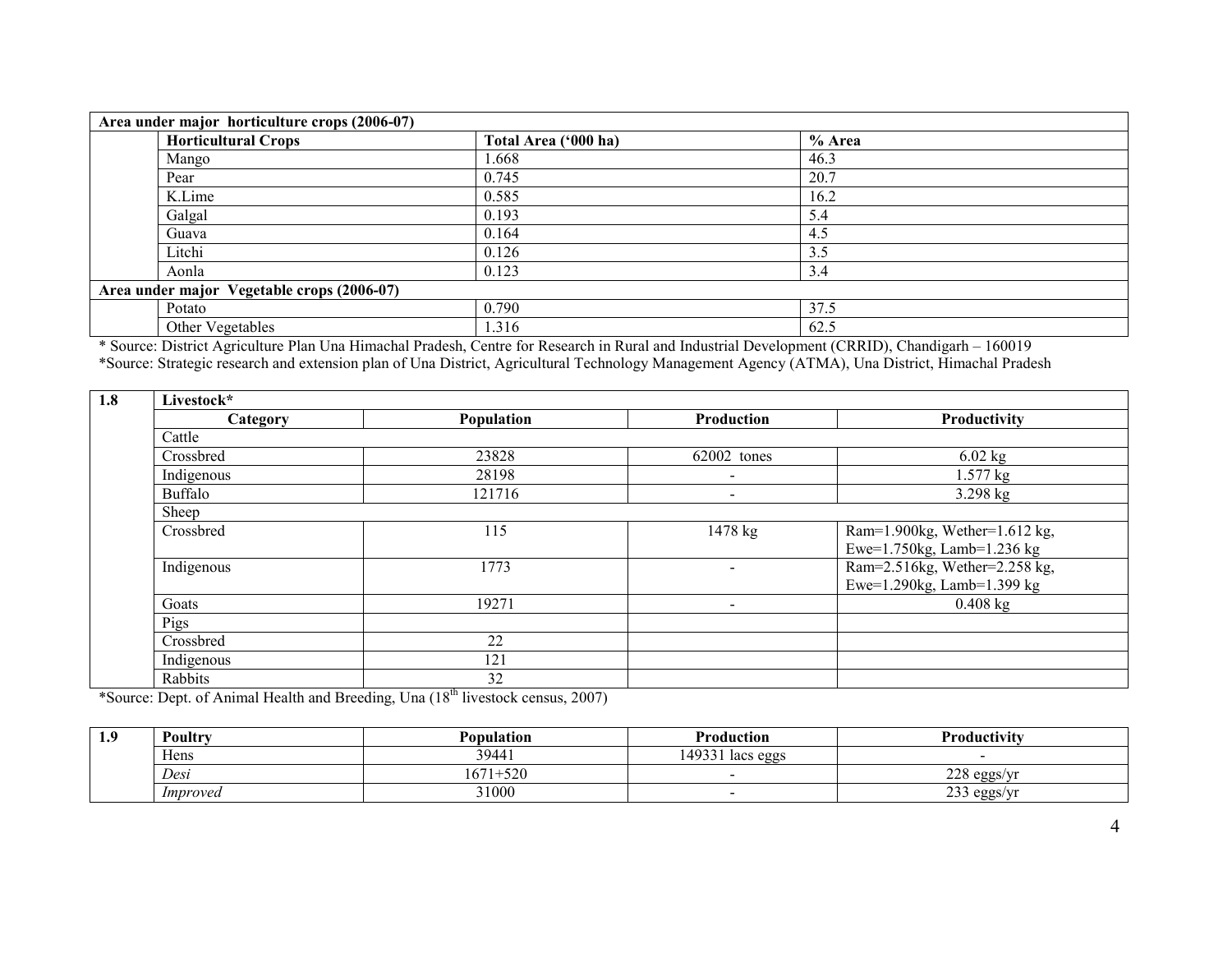| <b>Ducks</b> |  |  |
|--------------|--|--|
|              |  |  |

\*Source: Dept. of Animal Health and Breeding, Una (18th livestock census, 2007)

| 1.10 | Inland Fisheries*                          |                 |                     |                             |
|------|--------------------------------------------|-----------------|---------------------|-----------------------------|
|      | Fish                                       | Area            | <b>Productivity</b> | <b>Production</b> (m tones) |
|      | Private Farms                              | 93.5 ha.        | .7 m ton/ha         | 280.5                       |
|      | Village ponds                              | 128.5 ha.       | .7 m ton/ha         | 220.9                       |
|      | River and river lets                       | $65 \text{ km}$ |                     | 64.918                      |
|      | Reservoirs (four Fishermen Coop Societies) | $\sim$ $\sim$   |                     | 183.676                     |

\*Source: Deptt. of Fisheries, Una

| 1.11 | <b>Production and</b><br>productivity of major | <b>Kharif</b> |                | Rabi              |                    | Summer            |                   | Total             |                    |
|------|------------------------------------------------|---------------|----------------|-------------------|--------------------|-------------------|-------------------|-------------------|--------------------|
|      | crops.                                         | Production    | Productivit    | <b>Production</b> | <b>Productivit</b> | <b>Production</b> | <b>Productivi</b> | <b>Production</b> | <b>Productivit</b> |
|      |                                                | ('000MT)      | (kg/ha)        | ('000MT)          | y (kg/ha)          | ('000MT)          | ty (kg/ha)        | ('000MT)          | y (kg/ha)          |
|      | Maize                                          | 72.3          | 2339           | Not applicable    |                    | Not applicable    |                   | 72.3              | 2339               |
|      | Paddy                                          | 4.7           | 2299           | Not applicable    |                    | Not applicable    |                   |                   | 2299               |
|      | Wheat                                          |               | Not applicable | 55.6              | 1687               | Not applicable    |                   | 55.6              | 1687               |

\* Source: District Agriculture Plan Una Himachal Pradesh, Centre for Research in Rural and Industrial Development (CRRID), Chandigarh–160019

| 1.12 | Sowing window for 5 major | <b>Maize</b>          | Paddy                        | Wheat                               |
|------|---------------------------|-----------------------|------------------------------|-------------------------------------|
|      | field crops               |                       |                              |                                     |
|      | Kharif-Rainfed            | $3rd$ week of June to | $\overline{\phantom{0}}$     | -                                   |
|      |                           | $1st$ week of July    |                              |                                     |
|      | Kharif-Irrigated          | $2nd$ week of May to  | $2nd$ week of May to         | -                                   |
|      |                           | $3rd$ week of June    | 1 <sup>st</sup> week of July |                                     |
|      | Rahi-Rainfed              |                       | $\overline{\phantom{0}}$     | $2nd$ week of October to            |
|      |                           |                       |                              | 3 <sup>rd</sup> week of December    |
|      | Rabi-Irrigated            | -                     |                              | 1 <sup>st</sup> week of November to |
|      |                           |                       |                              | $4th$ week of December              |

| 1.13 | What is the major contingency the | Regular | Occasional | None |
|------|-----------------------------------|---------|------------|------|
|      | district is prone to? (Tick mark) |         |            |      |
|      | Drought                           |         |            |      |
|      | Flood                             |         |            |      |
|      | Cyclone                           |         |            |      |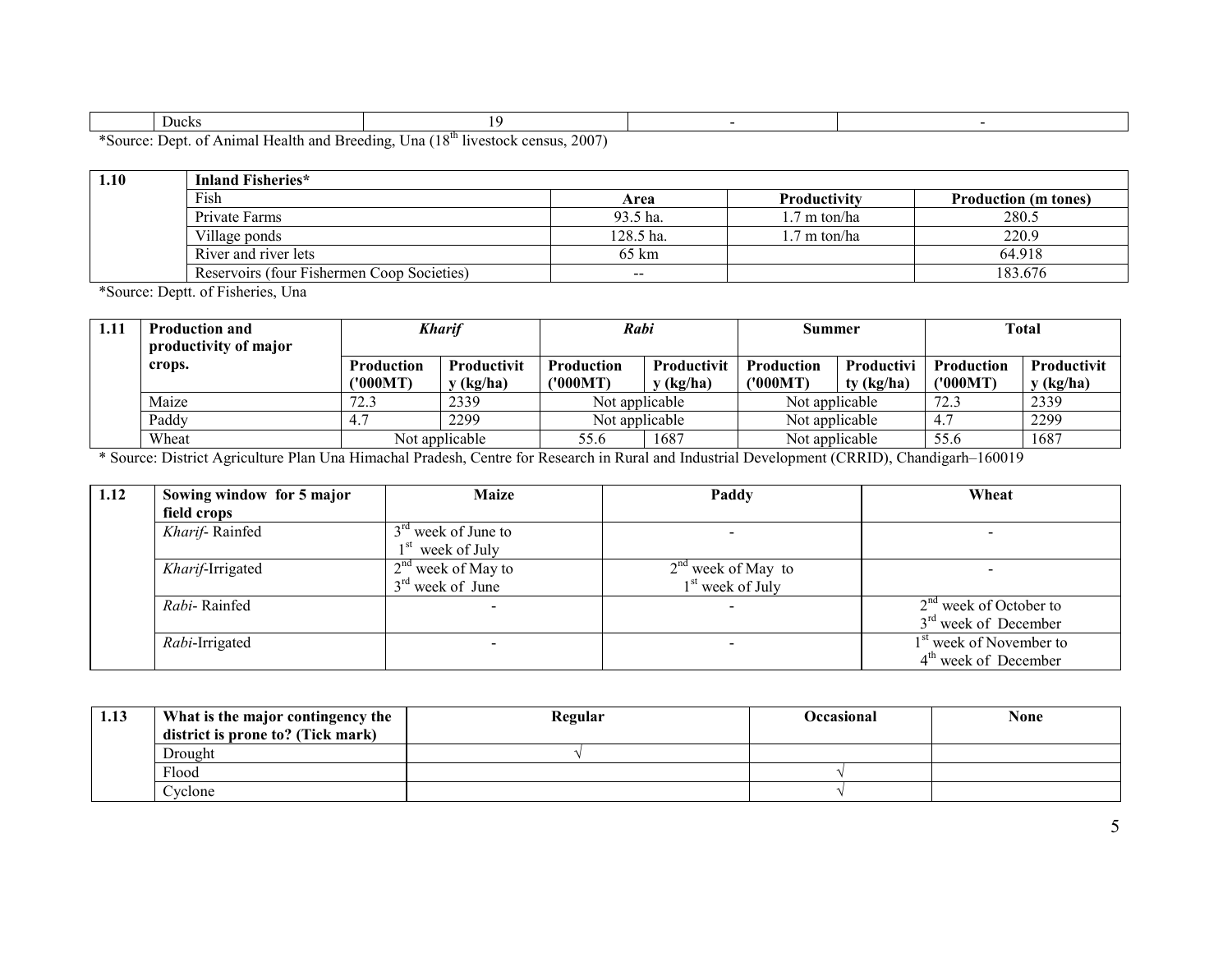| Hail storm                           |                                                                                                                                                  |                                            |  |
|--------------------------------------|--------------------------------------------------------------------------------------------------------------------------------------------------|--------------------------------------------|--|
| Heat wave                            |                                                                                                                                                  |                                            |  |
| Cold wave                            |                                                                                                                                                  |                                            |  |
| Frost                                |                                                                                                                                                  |                                            |  |
| Sea water intrusion                  |                                                                                                                                                  |                                            |  |
| Pests and disease outbreak (specify) | Fruit fly in cucurbits, Karnal bunt and Leaf blight in<br>wheat, Brinjal fruit borer, Termite in maize, wheat,<br>nematode in Kharif vegetables. | Yellow rust in wheat, rice<br>leaf folder. |  |

| 1.14                     | <b>Include Digital</b><br>l maps of the | of district within State as<br>Annexure<br>Location map | $\rightarrow$<br>Enclosed:<br>es |
|--------------------------|-----------------------------------------|---------------------------------------------------------|----------------------------------|
| $\cdots$<br>district for |                                         | l raintall as .<br>Mean annual<br>Annexure 2            | Enclosed.<br>es                  |
|                          |                                         | l map as Annexure 3<br>SOII                             | Enclosed<br>es                   |

# 2.0 Strategies for weather related contingencies 2.1 Drought

- 
- 2.1.1 Rainfed situation (Kharif Crops)

| Condition                                                                           | <b>Suggested Contingency measures</b>                            |                        |                                                                                                                        |                                 |                                                                                                                             |
|-------------------------------------------------------------------------------------|------------------------------------------------------------------|------------------------|------------------------------------------------------------------------------------------------------------------------|---------------------------------|-----------------------------------------------------------------------------------------------------------------------------|
| Early season drought                                                                | <b>Major Farming</b>                                             | Normal Crop/           | Change in crop / cropping                                                                                              | Agronomic measures <sup>d</sup> | <b>Remarks</b> on                                                                                                           |
| (delayed onset)                                                                     | situation                                                        | <b>Cropping system</b> | system <sup>c</sup> including variety                                                                                  |                                 | Implementation                                                                                                              |
| Delay by 2 weeks<br>Normal onset $20th$ June<br>$\pm 10$ days<br>$1st$ week of July | Medium rainfall,<br>Medium deep to deep,<br>loamy-skeletal soils | Maize-wheat            | Maize+pulse system:<br>Maize + Soybean (Harit<br>Soya/ Shivalik) /blackgram<br>$(UG218, Him Mash-1)$<br>Sesame (LTK-4) | No change                       | Ensuring the<br>availability of seeds<br>in Deptt of Agriculture<br>and State Agriculture<br>University or<br><b>ISOPOM</b> |
|                                                                                     | Medium rainfall,<br>Shallow, sandy soils                         | Maize-wheat            | Maize+pulse system:<br>Maize + Soybean (Harit<br>Soya/ Shivalik) /blackgram<br>$(UG218, Him Mash-1)$<br>Sesame (LTK-4) | No change                       |                                                                                                                             |
|                                                                                     | Medium rainfall,<br>Medium deep to deep,<br>loamy soils          | Maize-wheat            | Maize+pulse system:<br>Maize + Soybean (Harit<br>Soya/ Shivalik) /<br>Blackgram (UG218, Him<br>$Mask-1$                | No change                       |                                                                                                                             |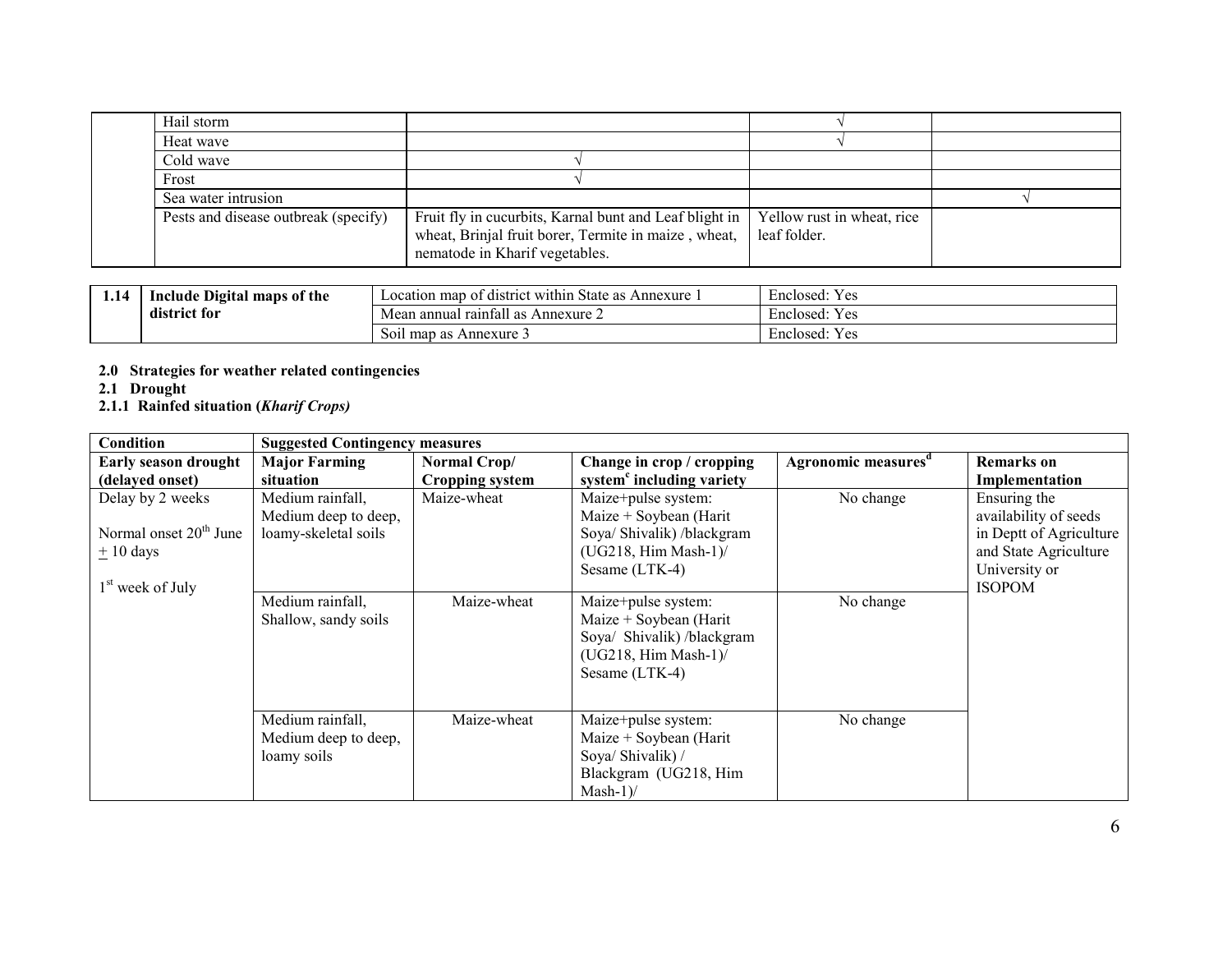|  | ' ' ' '<br>$\alpha$ |  |
|--|---------------------|--|
|  |                     |  |

| Condition           | <b>Suggested Contingency measures</b> |                 |                                          |                                                                  |                   |
|---------------------|---------------------------------------|-----------------|------------------------------------------|------------------------------------------------------------------|-------------------|
| <b>Early season</b> | <b>Major Farming</b>                  | Normal Crop/    | Change in                                | <b>Agronomic measures</b>                                        | <b>Remarks</b> on |
| drought(delayed     | situation                             | cropping system | crop/cropping system                     |                                                                  | Implementation    |
| onset)              |                                       |                 |                                          |                                                                  |                   |
| Delay by 4 weeks    | Medium rainfall,                      | Maize-wheat     | Intercropping/mixed                      | Increase row spacing, Thinning                                   | ISOPOM, RKVY      |
|                     | Medium deep to deep,                  |                 | cropping Maize +                         | of crop, Immediate ploughing                                     |                   |
| $3rd$ week of July  | loamy-skeletal soils                  |                 | Soybean (Harit Soya/                     | and planking the field in order                                  |                   |
|                     |                                       |                 | Shivalik) /blackgram                     | to conserve soil moisture, Deep                                  |                   |
|                     |                                       |                 | $(UG-218, Him Mash-1)$                   | sowing with minimum soil load<br>on seed, Prefer pre-soaked seed |                   |
|                     |                                       |                 | Sesame (LTK-4)<br>$\alpha$               | for sowing of wheat, Increase                                    |                   |
|                     |                                       |                 | Change of crop: Black                    | the seed rate of soyabean and                                    |                   |
|                     |                                       |                 | Gram (Him mash-1, UG-                    | blackgram by 10-15%                                              |                   |
|                     |                                       |                 | 218) up to $15^{\text{th}}$ July         |                                                                  |                   |
|                     |                                       |                 | $\alpha$                                 |                                                                  |                   |
|                     |                                       |                 | Short duration varieties                 |                                                                  |                   |
|                     |                                       |                 | of maize viz. Bajaura                    |                                                                  |                   |
|                     |                                       |                 | Makka, Vivek, HQPM1                      |                                                                  |                   |
|                     |                                       |                 | and Early Composite                      |                                                                  |                   |
|                     | Medium rainfall,                      | Maize-Wheat     | Intercropping/mixed                      | Maize + Cowpea/ $mash/$                                          |                   |
|                     | Shallow, sandy soils                  |                 | cropping: Maize +                        | soybean/ sesame with good                                        |                   |
|                     |                                       |                 | Soybean (Harit Soya/                     | drainage for fodder purpose                                      |                   |
|                     |                                       |                 | Shivalik) /blackgram                     |                                                                  |                   |
|                     |                                       |                 | $(UG-218, Him Mash-1)$<br>Sesame (LTK-4) | Immediate ploughing and<br>planking the field in order to        |                   |
|                     |                                       |                 | <sub>or</sub>                            | conserve soil moisture, Deep                                     |                   |
|                     |                                       |                 | Change of crop: Black                    | sowing with minimum soil load                                    |                   |
|                     |                                       |                 | Gram (Him mash-1, UG-                    | on seed, Prefer pre-soaked seed                                  |                   |
|                     |                                       |                 | 218) up to $15th$ July                   | for sowing.                                                      |                   |
|                     |                                       |                 | <sub>or</sub>                            |                                                                  |                   |
|                     |                                       |                 | Short duration varieties                 |                                                                  |                   |
|                     |                                       |                 | of maize viz. Bajaura                    |                                                                  |                   |
|                     |                                       |                 | Makka, Vivek, HQPM1                      |                                                                  |                   |
|                     |                                       |                 | and Early Composite                      |                                                                  |                   |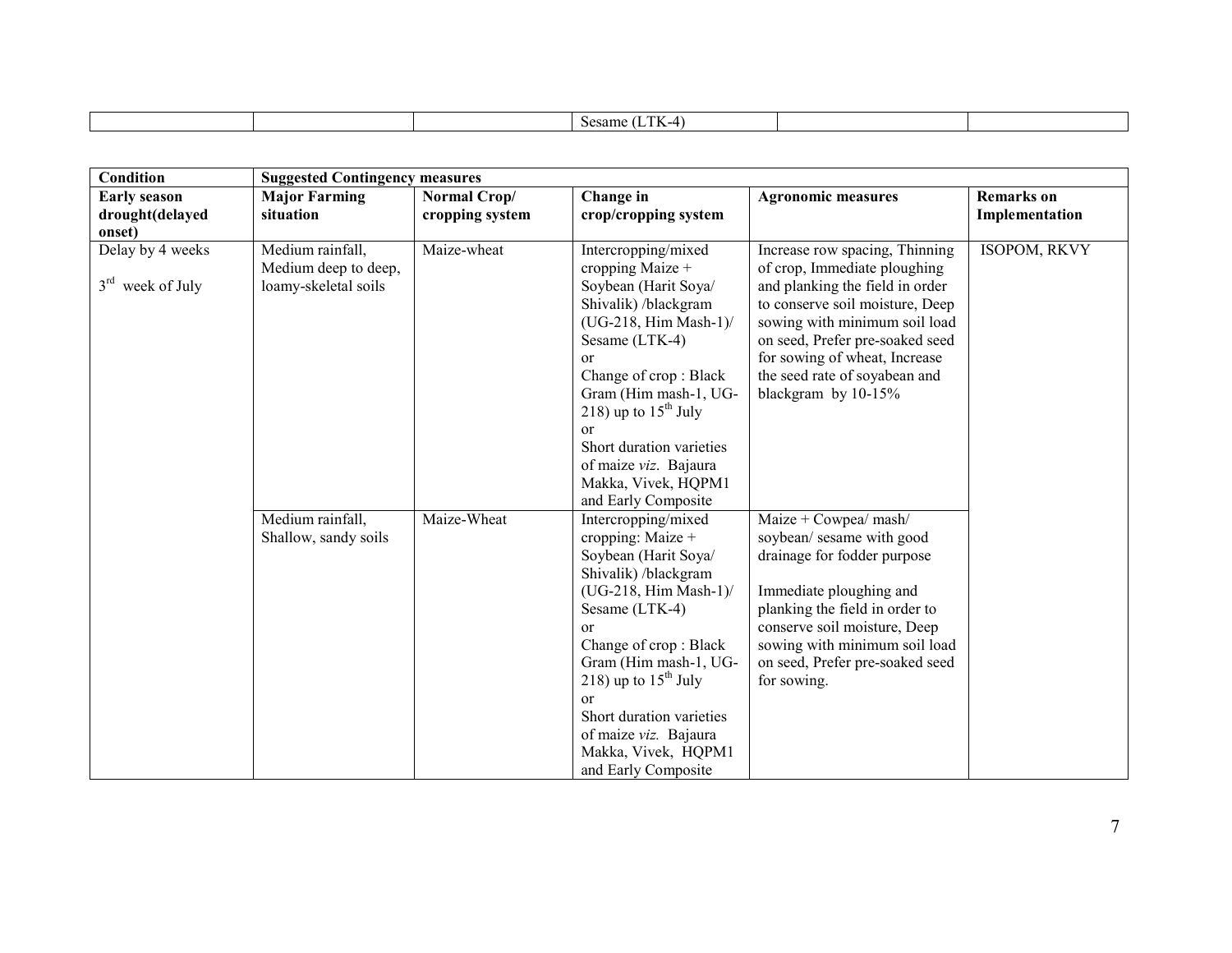| Medium rainfall,     | Maize-wheat | Intercropping/mixed              | Maize + Cowpea /mash            |  |
|----------------------|-------------|----------------------------------|---------------------------------|--|
| Medium deep to deep, |             | cropping Maize $+$               | /soybean /sesame with good      |  |
| loamy soils          |             | Soybean (Harit Soya/             | drainage for fodder purpose     |  |
|                      |             | Shivalik) /blackgram             |                                 |  |
|                      |             | $(UG-218, Him Mash-1)$           | Immediate ploughing and         |  |
|                      |             | Sesame $(LTK-4)$                 | planking the field in order to  |  |
|                      |             | <sub>or</sub>                    | conserve soil moisture, Deep    |  |
|                      |             | Change of crop: Black            | sowing with minimum soil load   |  |
|                      |             | Gram (Him mash-1, UG-            | on seed, Prefer pre-soaked seed |  |
|                      |             | 218) up to $15^{\text{th}}$ July | for sowing.                     |  |
|                      |             | $\alpha$                         |                                 |  |
|                      |             | Short duration varieties         |                                 |  |
|                      |             | of maize viz. Bajaura            |                                 |  |
|                      |             | Makka, Vivek, HQPM1              |                                 |  |
|                      |             | and Early Composite              |                                 |  |

| Condition                                             | <b>Suggested Contingency measures</b>                            |                                 |                                                                                                                                    |                                                                                                                                                                                                                                                                                                                        |                                     |
|-------------------------------------------------------|------------------------------------------------------------------|---------------------------------|------------------------------------------------------------------------------------------------------------------------------------|------------------------------------------------------------------------------------------------------------------------------------------------------------------------------------------------------------------------------------------------------------------------------------------------------------------------|-------------------------------------|
| <b>Early season</b><br>drought(delayed<br>onset)      | <b>Major Farming</b><br>situation                                | Normal Crop/<br>cropping system | Change in<br>crop/cropping system                                                                                                  | <b>Agronomic measures</b>                                                                                                                                                                                                                                                                                              | <b>Remarks</b> on<br>Implementation |
| Delay by 6 weeks<br>1 <sup>st</sup><br>week of August | Medium rainfall,<br>Medium deep to deep,<br>loamy-skeletal soils | Fellow -wheat                   | Maize fodder (African<br>Tall), Short duration<br>varieties of maize viz.<br>Bajaura Makka, Vivek,<br>HQPM1 and Early<br>Composite | Maize fodder: increase seed rate<br>Immediate ploughing and<br>planking the field in order to<br>conserve soil moisture, Deep<br>sowing with minimum soil load<br>on seed, Prefer pre-soaked seed<br>for sowing.                                                                                                       | RKVY, ISOPOM,                       |
|                                                       | Medium rainfall,<br>Shallow, sandy soils                         | Fellow-wheat                    | Maize fodder (African<br>Tall), Short duration<br>varieties of maize viz.<br>Bajaura Makka, Vivek,<br>HQPM1 and Early<br>Composite | Maize fodder: increase seed rate<br>Harvest maize crop at<br>physiological maturity,<br>Immediate ploughing and<br>planking the field in order to<br>conserve soil moisture, Deep<br>sowing with minimum soil load<br>on seed, Prefer pre-soaked seed<br>for sowing, Seed priming of<br>maize $(0.1\%$ thiourea) for 6 |                                     |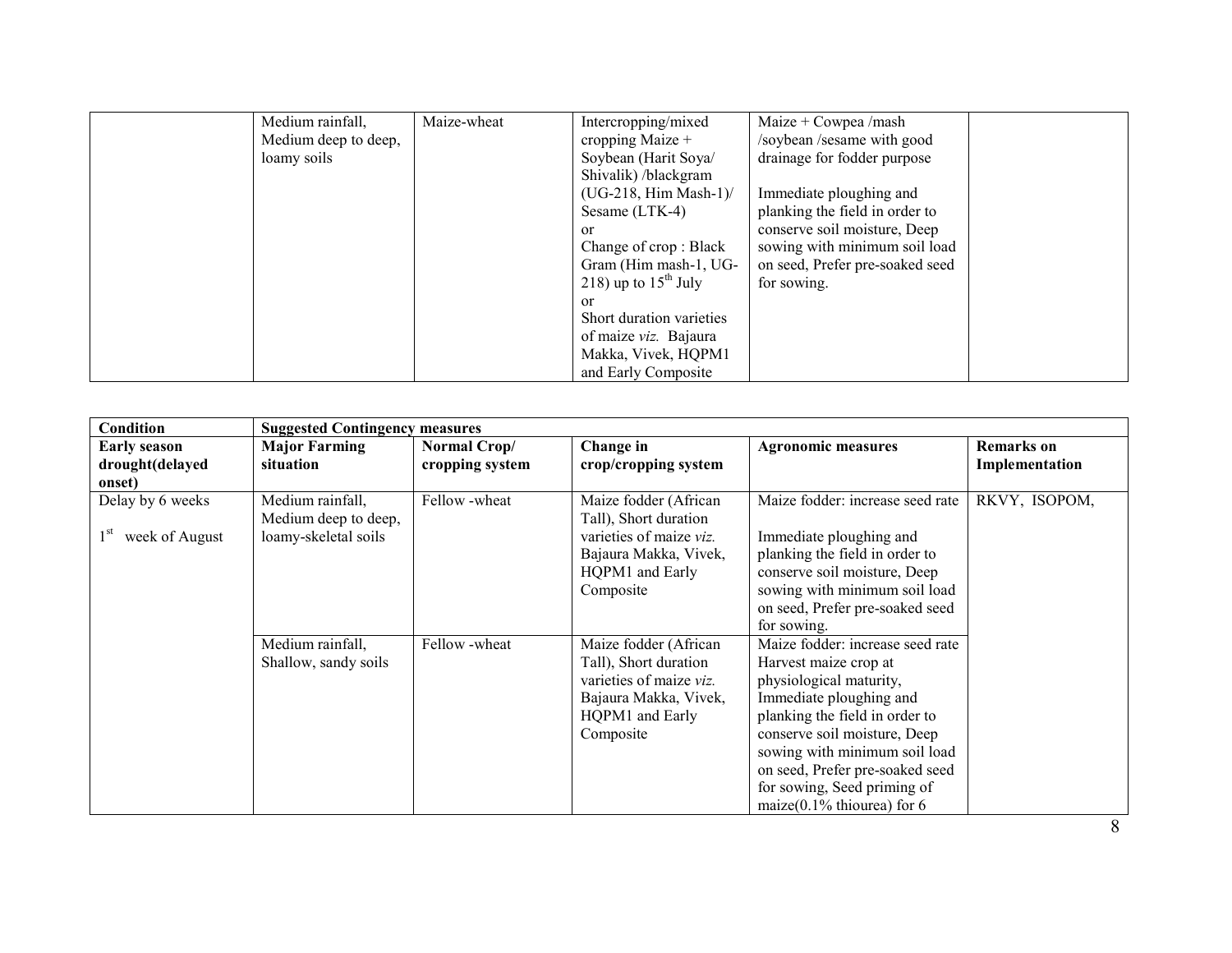|                                                         |                |                                                                                                 | hours, dry sowing                                                                                                                                                                                                |  |
|---------------------------------------------------------|----------------|-------------------------------------------------------------------------------------------------|------------------------------------------------------------------------------------------------------------------------------------------------------------------------------------------------------------------|--|
| Medium rainfall,<br>Medium deep to deep,<br>loamy soils | Fellow - Wheat | Short duration varieties<br>of maize viz. Bajaura<br>Makka, Vivek, HQPM1<br>and Early Composite | Maize fodder: increase seed rate<br>Immediate ploughing and<br>planking the field in order to<br>conserve soil moisture, Deep<br>sowing with minimum soil load<br>on seed, Prefer pre-soaked seed<br>for sowing. |  |

| <b>Condition</b>               | <b>Suggested Contingency measures</b> |                 |                            |                                                  |                         |
|--------------------------------|---------------------------------------|-----------------|----------------------------|--------------------------------------------------|-------------------------|
| Early season drought           | <b>Major Farming</b>                  | Normal Crop/    | Change in crop/cropping    | <b>Agronomic measures</b>                        | <b>Remarks</b> on       |
| (delayed onset)                | situation                             | cropping system | system                     |                                                  | Implementation          |
|                                | Medium rainfall,                      | Fellow-Wheat    | Change in cropping system  | Ridge planting of Pea (Arkel).                   | <b>ISOPOM &amp;RKVY</b> |
| Delay by 8 weeks               | Medium deep to                        |                 | to Green                   | Harvest green fodder in 1 <sup>st</sup> week of  |                         |
|                                | deep, loamy-                          |                 | fodder(Sorghum/bajra)/earl | Sept.                                            |                         |
| 3 <sup>rd</sup> week of August | skeletal soils                        |                 | y pea (Arkel)-Toria        | Use rain water harvesting for irrigation         |                         |
|                                |                                       |                 | (Bhawani)-late sown wheat  | using MIS.                                       |                         |
|                                |                                       |                 | (HS490/Raj3777/            | Immediate plough and plank the field             |                         |
|                                |                                       |                 | HPW42).                    | after harvest of <i>Kharif</i> crops in order to |                         |
|                                |                                       |                 |                            | conserve soil moisture and go for                |                         |
|                                |                                       |                 |                            | sowing of toria.                                 |                         |
|                                |                                       |                 |                            | Late sowing of wheat in mid December             |                         |
|                                | Medium rainfall,                      | Fellow-Wheat    | Change in cropping system  | Ridge planting of Pea (Arkel).                   |                         |
|                                | Shallow, sandy                        |                 | to Green                   | Harvest green fodder in $1st$ week of            |                         |
|                                | soils                                 |                 | fodder(Sorghum/bajra)/earl | Sept.                                            |                         |
|                                |                                       |                 | y pea (Arkel)-Toria        | Use rain water harvesting for irrigation         |                         |
|                                |                                       |                 | (Bhawani)-late sown wheat  | using MIS.                                       |                         |
|                                |                                       |                 | (HS490/Raj3777/            | Immediate plough and plank the field             |                         |
|                                |                                       |                 | HPW42).                    | after harvest of <i>Kharif</i> crops in order to |                         |
|                                |                                       |                 |                            | conserve soil moisture and go for                |                         |
|                                |                                       |                 |                            | sowing of toria.                                 |                         |
|                                |                                       |                 |                            | Late sowing of wheat in mid December             |                         |
|                                | Medium rainfall,                      | Fellow-Wheat    | Change in cropping system  | Ridge planting of Pea (Arkel).                   |                         |
|                                | Medium deep to                        |                 | to Green                   | Harvest green fodder in $1st$ week of            |                         |
|                                | Deep, loamy                           |                 | fodder(Sorghum/bajra)/earl | Sept.                                            |                         |
|                                | soils                                 |                 | y pea (Arkel)-Toria        | Use rain water harvesting for irrigation         |                         |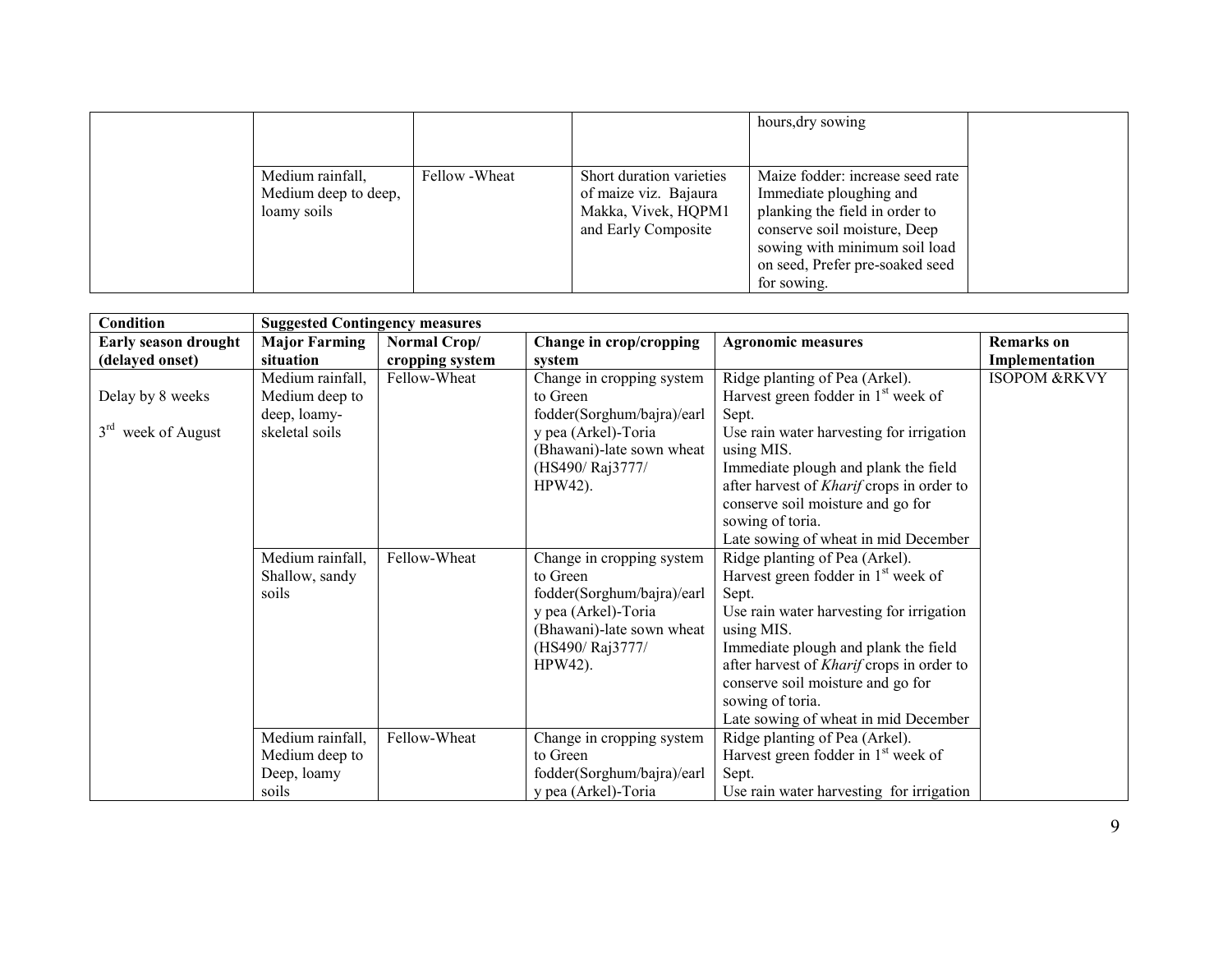|  | (Bhawani)-late sown wheat<br>(HS490/ Raj3777/<br>$HPW42$ ). | using MIS.<br>Immediate plough and plank the field<br>after harvest of <i>Kharif</i> crops in order to<br>conserve soil moisture and go for<br>sowing of toria. |  |
|--|-------------------------------------------------------------|-----------------------------------------------------------------------------------------------------------------------------------------------------------------|--|
|  |                                                             | Late sowing of wheat in mid December                                                                                                                            |  |

| Condition                                                                                                                | <b>Suggested Contingency measures</b>                               |                                 |                                                                                                                                    |                                                                                                                                                                                                                                                                                                                                                                                                 |                                                                                                                       |  |  |
|--------------------------------------------------------------------------------------------------------------------------|---------------------------------------------------------------------|---------------------------------|------------------------------------------------------------------------------------------------------------------------------------|-------------------------------------------------------------------------------------------------------------------------------------------------------------------------------------------------------------------------------------------------------------------------------------------------------------------------------------------------------------------------------------------------|-----------------------------------------------------------------------------------------------------------------------|--|--|
| <b>Early season</b><br>drought (Normal<br>onset)                                                                         | <b>Major Farming</b><br>situation                                   | Normal Crop/<br>cropping system | Crop management                                                                                                                    | Soil nutrient & moisture<br>conservation measures                                                                                                                                                                                                                                                                                                                                               | <b>Remarks</b> on<br>Implementation                                                                                   |  |  |
| Normal onset<br>followed by 15-20<br>days dry spell<br>after sowing<br>leading to poor<br>germination/crop<br>stand etc. | Medium rainfall,<br>Medium deep to<br>deep, loamy-skeletal<br>soils | Maize-wheat                     | Intercropping/mixed<br>cropping: Maize + Soybean<br>(Harit Soya/ Shivalik)<br>/blackgram (UG-218, Him<br>Mash-1)/ Sesame $(LTK-4)$ | Re sowing (if germination below50%)<br>with early maturity varieties, High<br>seed rate (25% extra), Inter cropping,<br>Furrow planting, If germination is<br>more than 70% then apply vegetative<br>mulch of locally available material, if<br>plant population is more than 75% then<br>go for gap filling, Hoeing by hand hoe<br>to develop soil mulch for conservation<br>of soil moisture. | Availability of<br>seed of pulses<br>from state Deptt.<br>of Agriculture<br>(ISOPOM) and<br>Agriculture<br>university |  |  |
|                                                                                                                          |                                                                     | Paddy (irrigated)-wheat         | Paddy mostly grown in<br>irrigated conditions                                                                                      | Gap filling                                                                                                                                                                                                                                                                                                                                                                                     |                                                                                                                       |  |  |
|                                                                                                                          | Medium rainfall,<br>Shallow, sandy soils                            | Maize-wheat                     | Intercropping/mixed<br>cropping Maize + Soybean<br>(Harit Soya/ Shivalik)<br>/blackgram (UG-218, Him<br>Mash-1)/ Sesame (LTK-4)    | Re sowing (if germination below50%)<br>with early maturity varieties, High<br>seed rate (25% extra), Inter cropping,<br>Furrow planting, If germination is<br>more than 70% then apply vegetative<br>mulch of locally available material                                                                                                                                                        |                                                                                                                       |  |  |
|                                                                                                                          | Medium rainfall,<br>Medium deep to<br>Deep, loamy soils             | Maize-wheat                     | Intercropping/mixed<br>cropping Maize + Soybean<br>(Harit Soya/ Shivalik)<br>/blackgram (UG-218, Him<br>Mash-1) / Sesame (LTK-4)   | Re sowing (if germination below50%)<br>with early maturity varieties, High<br>seed rate (25% extra), Inter cropping,<br>Furrow planting, If germination is<br>more than 70% then apply vegetative<br>mulch of locally available material                                                                                                                                                        |                                                                                                                       |  |  |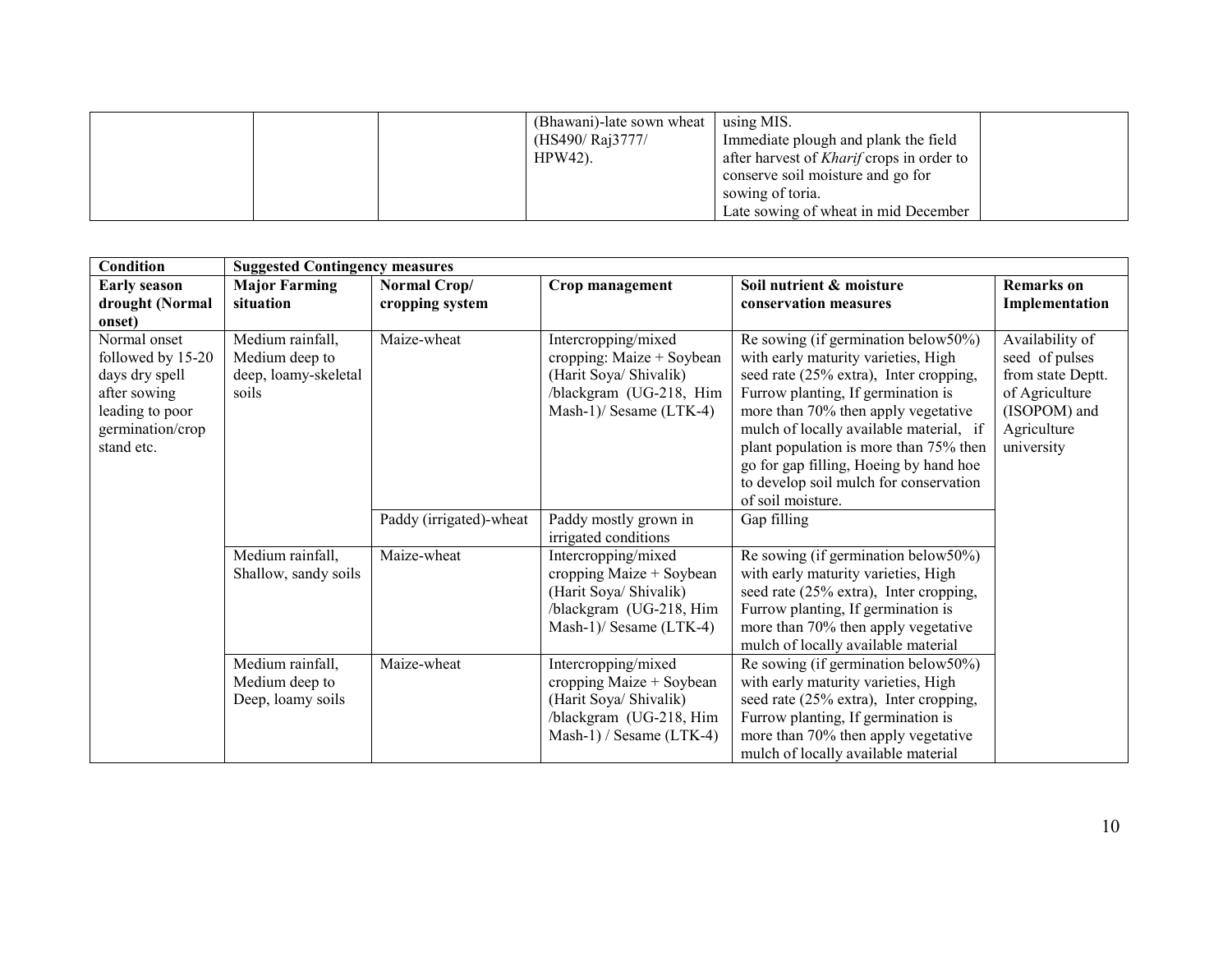| <b>Condition</b>                                                                                 | <b>Suggested Contingency measures</b>                                                                                       |                                           |                                                                                                                                                                                                                            |                                                                                                                                                                                                                                                                                                                                                                         |                                     |  |
|--------------------------------------------------------------------------------------------------|-----------------------------------------------------------------------------------------------------------------------------|-------------------------------------------|----------------------------------------------------------------------------------------------------------------------------------------------------------------------------------------------------------------------------|-------------------------------------------------------------------------------------------------------------------------------------------------------------------------------------------------------------------------------------------------------------------------------------------------------------------------------------------------------------------------|-------------------------------------|--|
| Mid season drought<br>(long dry spell,<br>consecutive 2 weeks<br>rainless $(>2.5$ mm)<br>period) | Major<br>Farming<br>situation                                                                                               | Normal Crop/cropping<br>system            | Crop management                                                                                                                                                                                                            | Soil nutrient & moisture<br>conservation measures                                                                                                                                                                                                                                                                                                                       | <b>Remarks</b> on<br>Implementation |  |
| At vegetative stage                                                                              | Medium<br>rainfall,<br>Medium deep<br>to deep,<br>loamy-skeletal<br>soils<br>Medium<br>rainfall,<br>Shallow,<br>sandy soils | Maize-wheat<br>Paddy-wheat<br>Maize-wheat | Thinning $(20\%)$ ,<br>Life saving irrigation if<br>available,<br><i>In-situ</i> weed mulching<br>Life saving irrigation<br>Thinning $(20\%)$ ,<br>Life saving irrigation if<br>available,<br><i>In-situ</i> weed mulching | Inter-cultivation (soil mulching),<br>Conservation Furrow, Foliar N<br>management, Ridging in maize,<br>don't use chemicals for weed<br>management under stress<br>Inter-cultivation (soil mulching),<br>Conservation Furrow, Foliar N<br>management, Earthing at 30-35<br>DAS, spray of Kaolin @5%, spray<br>of 1000ppm thiourea, foliar spray<br>of 2% urea in maize. | <b>RKVY</b>                         |  |
|                                                                                                  | Medium<br>rainfall,<br>Medium deep<br>to deep, loamy<br>soils                                                               | Maize-wheat                               | Thinning $(20\%)$ ,<br>Life saving irrigation if<br>available,<br><i>In-situ</i> weed mulching                                                                                                                             | Inter-cultivation (soil mulching),<br>Conservation Furrow, Foliar N<br>management                                                                                                                                                                                                                                                                                       |                                     |  |

| Condition                                 | <b>Suggested Contingency measures</b>                            |                                 |                                                                                                                                                                              |                                                                                     |                                             |
|-------------------------------------------|------------------------------------------------------------------|---------------------------------|------------------------------------------------------------------------------------------------------------------------------------------------------------------------------|-------------------------------------------------------------------------------------|---------------------------------------------|
| Mid season<br>drought (long<br>dry spell) | <b>Major Farming</b><br>situation                                | Normal Crop/ cropping<br>system | Crop management                                                                                                                                                              | Soil nutrient & moisture<br>conservation measures                                   | <b>Remarks</b> on<br>Implementation         |
| At flowering/<br>fruiting stage           | Medium rainfall,<br>Medium deep to deep,<br>loamy-skeletal soils | Maize-wheat                     | Harvest the crop for fodder<br>If grain setting has occurred in<br>maize, the tassels can be cut<br>down to reduce transpiration,<br>Life saving irrigation, if<br>available | Urea spray $(1\%)$ or<br>KCl spray, Use local available<br>plant material for mulch | Farm ponds through<br><b>IWSM</b> programme |
|                                           |                                                                  | Paddy (irrigated)-wheat         | No Change                                                                                                                                                                    | Irrigation at hair line stage to<br>increase water use efficiency                   |                                             |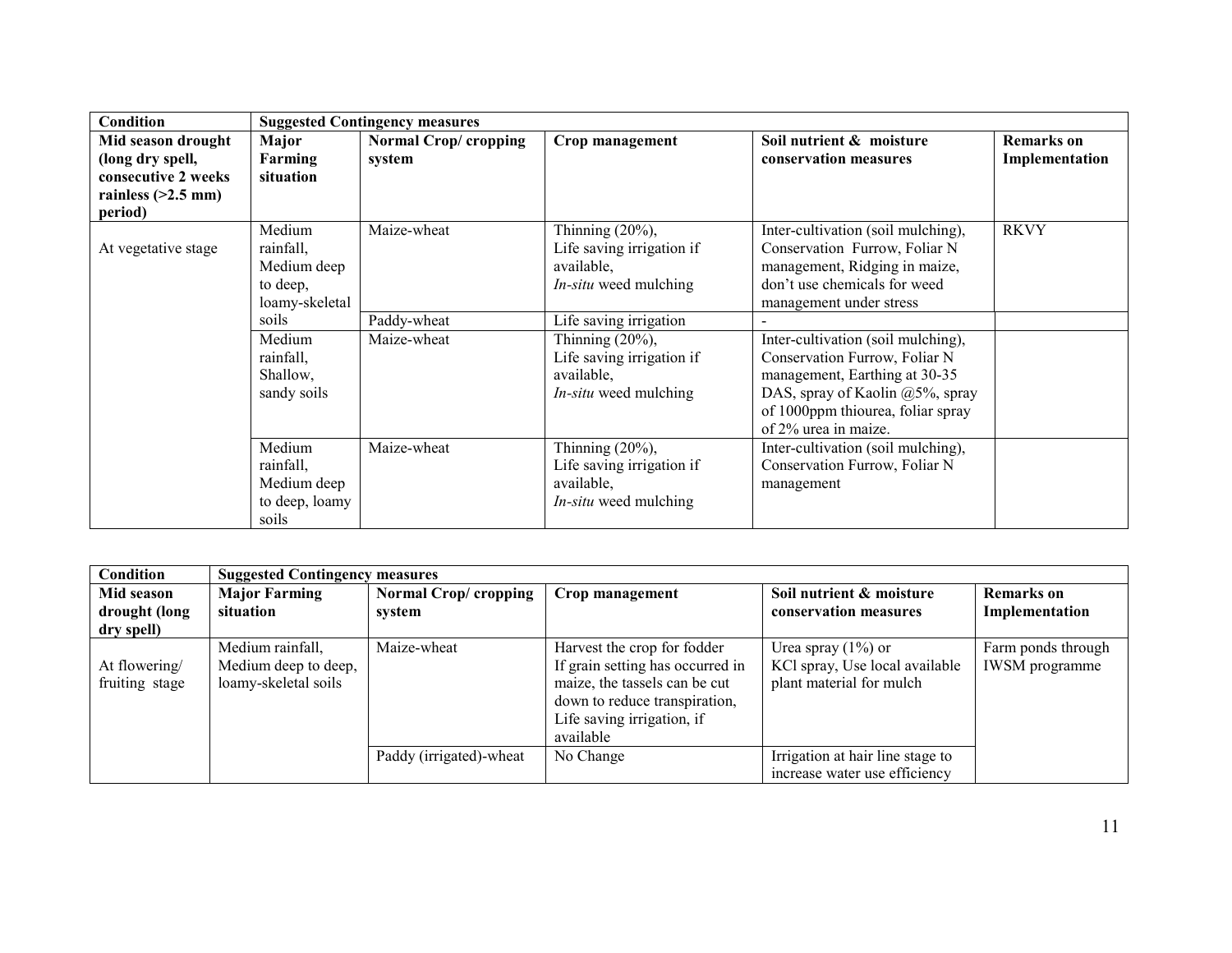| Medium rainfall,<br>Shallow, sandy soils                | Maize-wheat | Harvest the crop for fodder<br>If grain setting has occurred in<br>maize, the tassels can be cut<br>down to reduce transpiration,                                                                                                                                                            | Urea spray $(1\%)$ or<br>KCl spray, Use local available<br>plant material for mulch |
|---------------------------------------------------------|-------------|----------------------------------------------------------------------------------------------------------------------------------------------------------------------------------------------------------------------------------------------------------------------------------------------|-------------------------------------------------------------------------------------|
|                                                         |             | saving irrigation,<br>if<br>life<br>available                                                                                                                                                                                                                                                |                                                                                     |
| Medium rainfall,<br>Medium deep to deep,<br>loamy soils | Maize-wheat | Harvest the crop for fodder<br>If grain setting has occurred in<br>maize, the tassels can be cut<br>down to reduce transpiration,<br>Life saving irrigation, if<br>available, removal of lower<br>leaves for fodder/mulch in<br>maize, harvest maize for<br>babycorn if market is available. | Urea spray $(1\%)$ or<br>KCl spray, Use local available<br>plant material for mulch |

| Condition                                          | <b>Suggested Contingency measures</b>                            |                                 |                                                                                                        |                                                                                                                                                                                                                                                                                          |                                                                                         |
|----------------------------------------------------|------------------------------------------------------------------|---------------------------------|--------------------------------------------------------------------------------------------------------|------------------------------------------------------------------------------------------------------------------------------------------------------------------------------------------------------------------------------------------------------------------------------------------|-----------------------------------------------------------------------------------------|
| <b>Terminal</b><br>drought (Early<br>withdrawal of | <b>Major Farming</b><br>situation                                | Normal Crop/ cropping<br>system | Crop management                                                                                        | Soil nutrient & moisture<br>conservation measures                                                                                                                                                                                                                                        | <b>Remarks</b> on<br>Implementation                                                     |
| monsoon)<br>At flowering/<br>fruiting stage        | Medium rainfall,<br>Medium deep to deep,<br>loamy-skeletal soils | Maize-wheat<br>Paddy-wheat      | Harvest whatever crop is<br>available and immediately<br>conserve the soil moisture for<br>Rabi crops. | Relay cropping of Gobhi Sarson<br>(Neelam, Sheetal, ONK-1) in<br>mid November in the Toria<br>(Bhawani) sown during mid<br>September, Deep sowing with<br>minimum soil load on seed,<br>Prefer pre-soaked seed for<br>Sowing, Drill half N and full P<br>before sowing with pora method. | Crop insurance and<br>conservation of<br>farm ponds under<br>MGNREGA and<br><b>RKVY</b> |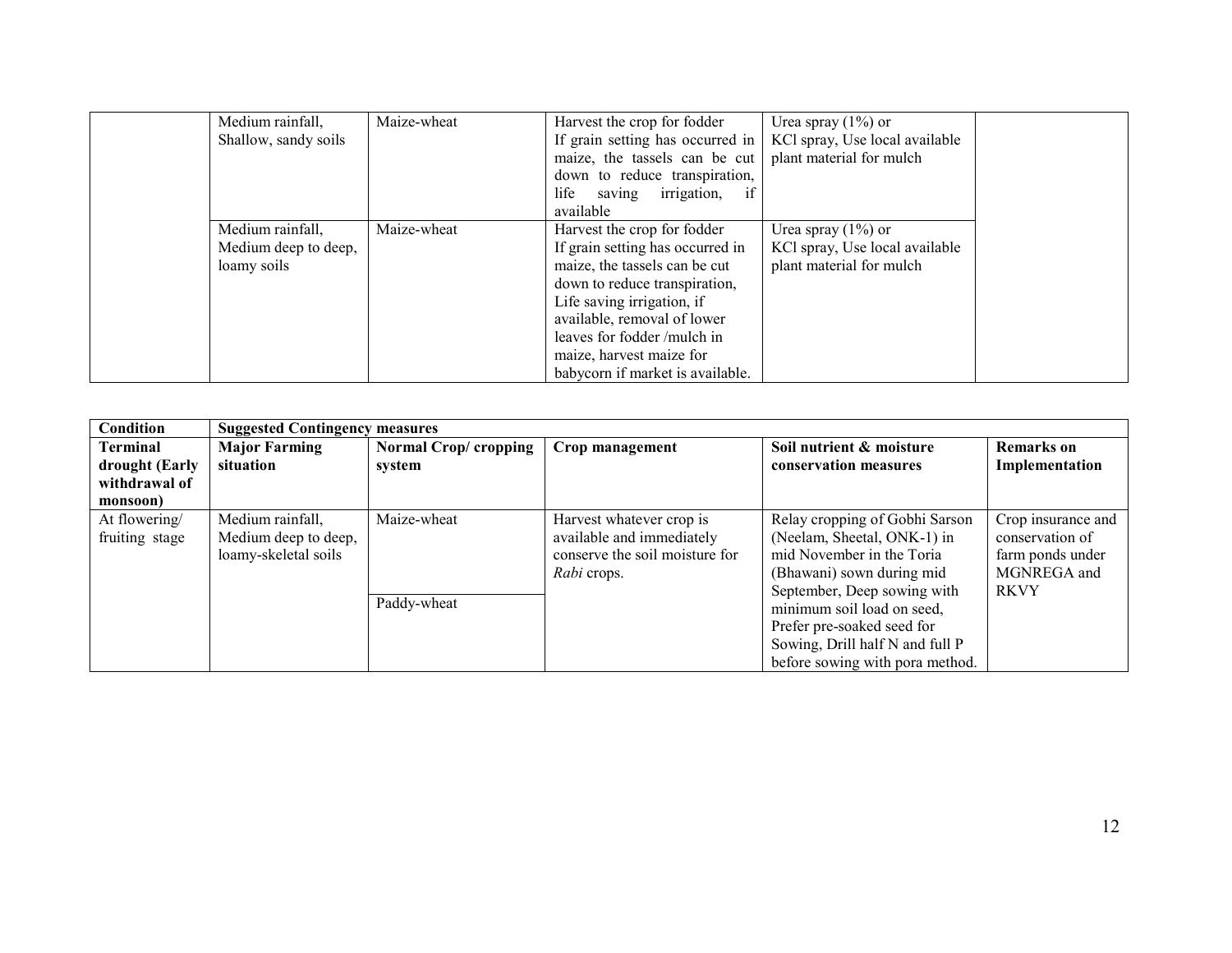| Medium rainfall,<br>Shallow, sandy soils                | Maize-wheat | Harvest whatever crop is<br>available and immediately<br>conserve the soil moisture for<br>Rabi crops. | Relay cropping of Gobhi Sarson<br>(Neelam, Sheetal, ONK-1) in<br>mid November in the Toria<br>(Bhawani) sown during mid<br>September, Deep sowing with<br>minimum soil load on seed,<br>Prefer pre-soaked seed for<br>Sowing, Drill half N and full P<br>before sowing with pora method.                                                                                                |  |
|---------------------------------------------------------|-------------|--------------------------------------------------------------------------------------------------------|-----------------------------------------------------------------------------------------------------------------------------------------------------------------------------------------------------------------------------------------------------------------------------------------------------------------------------------------------------------------------------------------|--|
| Medium rainfall,<br>Medium deep to deep,<br>loamy soils | Maize-wheat | Harvest whatever crop is<br>available and immediately<br>conserve the soil moisture for<br>Rabi        | Relay cropping of Gobhi Sarson<br>(Neelam, Sheetal, ONK-1) in<br>mid November in the Toria<br>(Bhawani) sown during mid<br>September, Deep sowing with<br>minimum soil load on seed,<br>Prefer pre-soaked seed for<br>Sowing, Drill half N and full P<br>before sowing with pora method.<br>If late season rains are there <i>rabi</i><br>crops like taramera and toria can<br>be sown. |  |

#### 2.1.2 Rainfed situation (Rabi Crops)

| <b>Condition</b>       |                      | <b>Suggested Contingency measures</b> |                   |                                         |                          |  |  |
|------------------------|----------------------|---------------------------------------|-------------------|-----------------------------------------|--------------------------|--|--|
| <b>Early season</b>    | <b>Major Farming</b> | Normal Crop/                          | Change in crop /  | <b>Agronomic measures</b>               | <b>Remarks</b> on        |  |  |
| drought                | situation            | <b>Cropping system</b>                | cropping system   |                                         | Implementation           |  |  |
| (delayed onset)        |                      |                                       | including variety |                                         |                          |  |  |
| Delay by 2 weeks       | Medium rainfall,     | Maize-Wheat                           | No change         | No change. However, the farmers are     | Ensuring the             |  |  |
| (Normal onset $20th$   | Medium deep to deep, |                                       |                   | advised to go for sowing of early       | availability of seeds in |  |  |
| August + $31$ days)    | loamy-skeletal soils |                                       |                   | varieties of wheat like VL 829 in the   | State Deptt of           |  |  |
|                        |                      |                                       |                   | residual moisture conditions under rain | Agriculture, ISOPOM      |  |  |
| Onset by $1st$ week of |                      |                                       |                   | fed conditions                          |                          |  |  |
| January                |                      |                                       |                   |                                         |                          |  |  |
|                        |                      |                                       |                   |                                         |                          |  |  |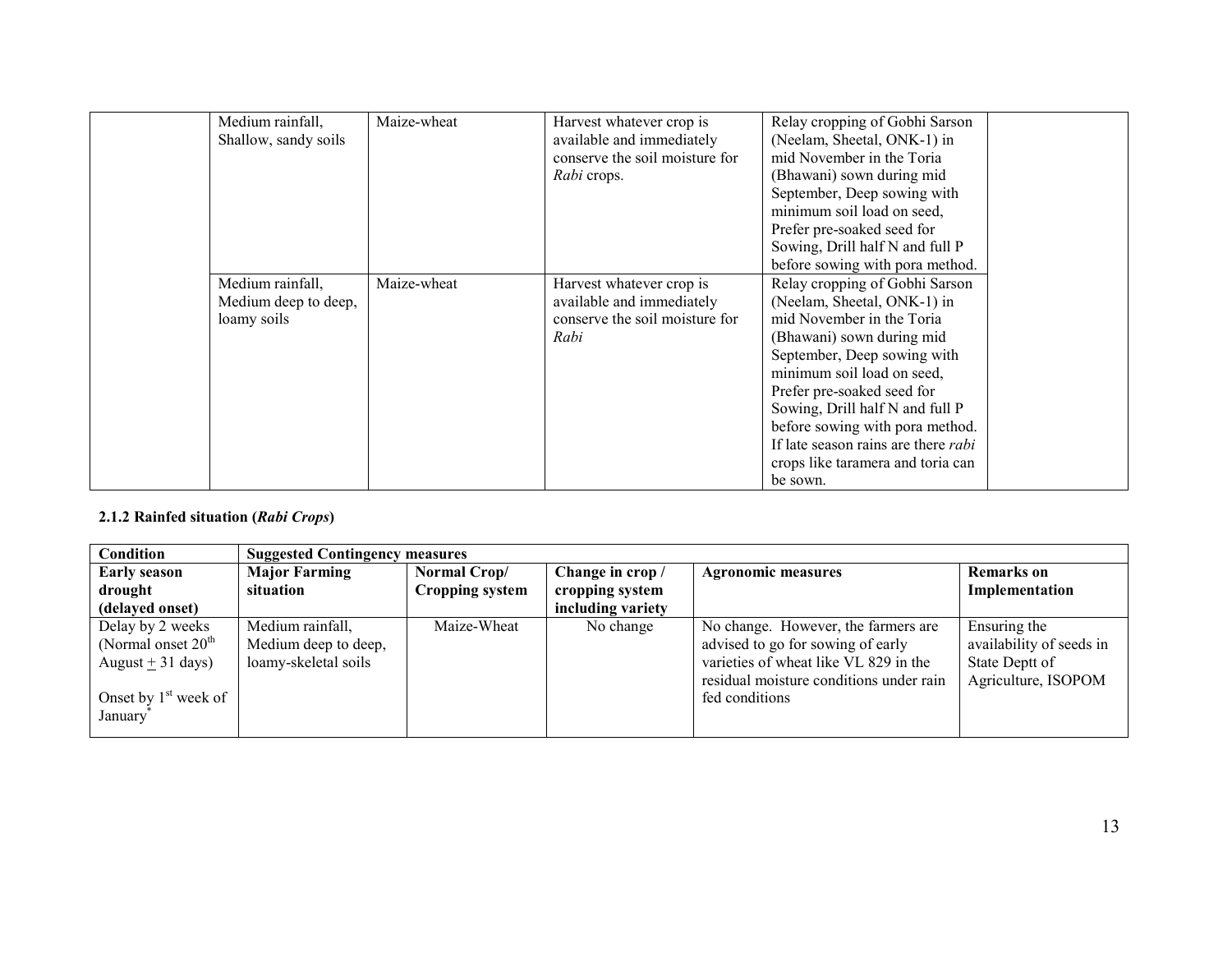| Medium rainfall,<br>Shallow, sandy soils                | Maize-Wheat | No change | No change. However, the farmers are<br>advised to go for sowing of early<br>varieties of wheat like VL 829 in the<br>residual moisture conditions under rain<br>fed conditions |  |
|---------------------------------------------------------|-------------|-----------|--------------------------------------------------------------------------------------------------------------------------------------------------------------------------------|--|
| Medium rainfall,<br>Medium deep to deep,<br>loamy soils | Maize-Wheat | No change | No change. However, the farmers are<br>advised to go for sowing of early<br>varieties of wheat like VL 829 in the<br>residual moisture conditions under rain<br>fed conditions |  |

\*sowing of wheat crop is done through dry seeding and usually farmers do not wait for onset of rain.

| Condition                                                       |                                                                  | <b>Suggested Contingency measures</b>    |                                                                                  |                                                                                                                                                             |                              |  |
|-----------------------------------------------------------------|------------------------------------------------------------------|------------------------------------------|----------------------------------------------------------------------------------|-------------------------------------------------------------------------------------------------------------------------------------------------------------|------------------------------|--|
| <b>Early season drought</b><br>(delayed onset)                  | <b>Major Farming</b><br>situation                                | <b>Normal</b><br>Crop/cropping<br>system | Change in<br>crop/cropping system                                                | <b>Agronomic measures</b>                                                                                                                                   | Remarks on<br>Implementation |  |
| Delay by 4 weeks<br>Onset by $3^{\text{rd}}$ week of<br>January | Medium rainfall,<br>Medium deep to deep,<br>loamy-skeletal soils | Maize-Wheat                              | Go for timely sown<br>wheat varieties (HPW<br>211, HPW 251, VL-616,<br>$HS-277$  | However, the farmers are being<br>advised to go for sowing of<br>early wheat like VL 829 in the<br>residual moisture conditions<br>under rainfed conditions | <b>ISOPOM</b><br><b>RKVY</b> |  |
|                                                                 | Medium rainfall,<br>Shallow, sandy soils                         | Maize-Wheat                              | Go for timely sown<br>wheat varieties (HPW<br>211, HPW 251, VL-616,<br>$HS-277$  | However, the farmers are being<br>advised to go for sowing of<br>early wheat like VL 829 in the<br>residual moisture conditions<br>under rainfed conditions |                              |  |
|                                                                 | Medium rainfall,<br>Medium deep to deep,<br>loamy soils          | Maize-Wheat                              | Go for timely sown<br>wheat varieties (HPW)<br>211, HPW 251, VL-616,<br>$HS-277$ | However, the farmers are being<br>advised to go for sowing of<br>early wheat like VL 829 in the<br>residual moisture conditions<br>under rainfed conditions |                              |  |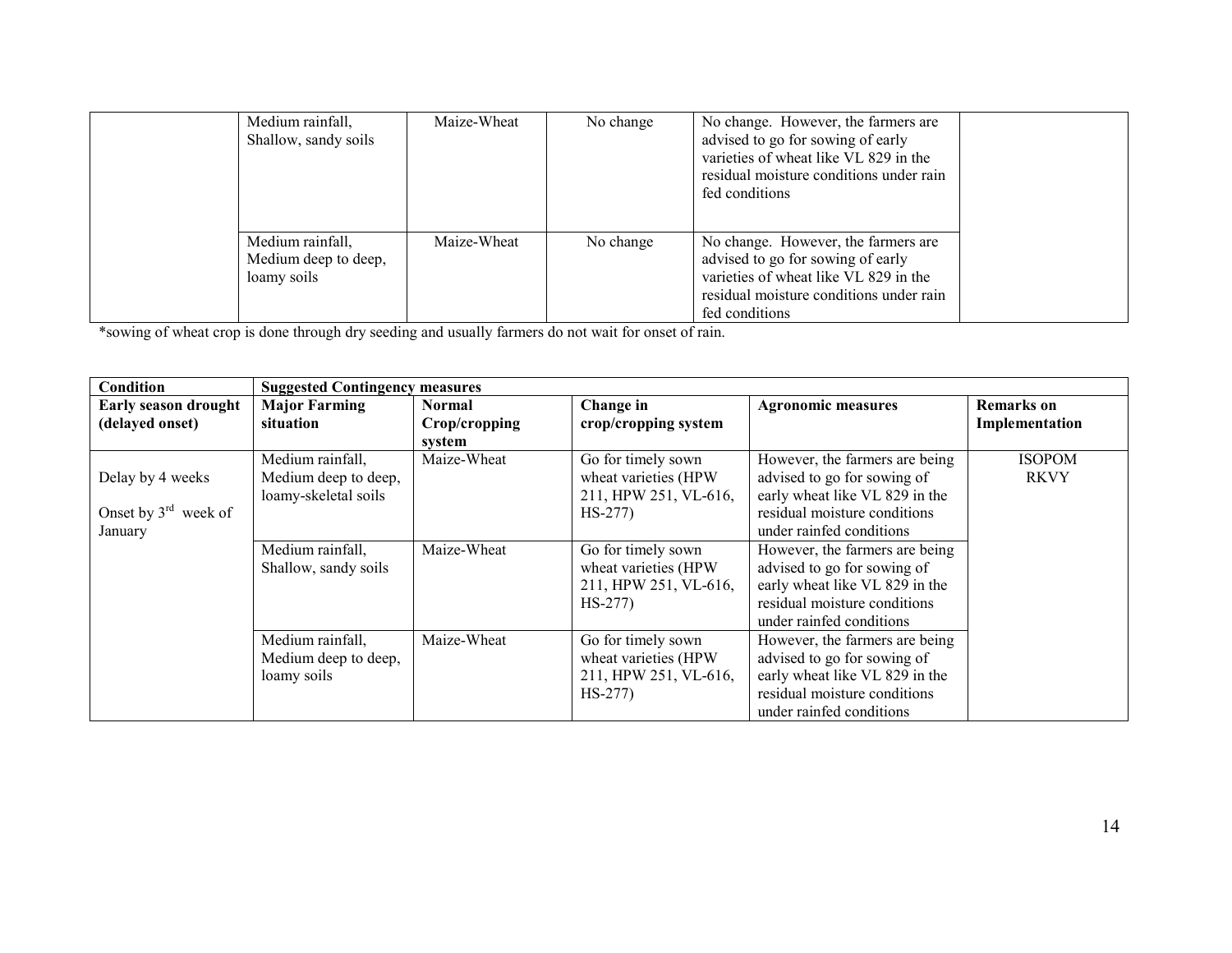| <b>Condition</b>                                       |                                                                  | <b>Suggested Contingency measures</b>    |                                                                                                                                         |                           |                                     |  |  |  |
|--------------------------------------------------------|------------------------------------------------------------------|------------------------------------------|-----------------------------------------------------------------------------------------------------------------------------------------|---------------------------|-------------------------------------|--|--|--|
| <b>Early season</b><br>drought(delayed<br>onset)       | <b>Major Farming</b><br>situation                                | <b>Normal</b><br>Crop/cropping<br>system | Change in<br>crop/cropping system                                                                                                       | <b>Agronomic measures</b> | <b>Remarks</b> on<br>Implementation |  |  |  |
| Delay by 6 weeks<br>Onset by $1st$ week of<br>February | Medium rainfall,<br>Medium deep to deep,<br>loamy-skeletal soils | Maize-wheat                              | Late sown wheat like VL<br>892, Raj 3777, HS 420;<br>Change of crop to<br>Mustard (KBS-3) /<br>Gobhi Sarson (Sheetal,<br>Neelam, ONK-1) | Increase seed rate by 25% | RKVY, ISOPOM                        |  |  |  |
|                                                        | Medium rainfall,<br>Shallow, sandy soils                         | Maize-wheat                              | Late sown wheat like VL<br>892, Raj 3777, HS 420;<br>Change of crop to<br>Mustard (KBS-3) /<br>Gobhi Sarson (Sheetal,<br>Neelam, ONK-1) | Increase seed rate by 25% |                                     |  |  |  |
|                                                        | Medium rainfall,<br>Medium deep to deep,<br>loamy soils          | Maize-wheat                              | Late sown wheat like VL<br>892, Raj 3777, HS 420;<br>Change of crop to<br>Mustard (KBS-3) /<br>Gobhi Sarson (Sheetal,<br>Neelam, ONK-1) | Increase seed rate by 25% |                                     |  |  |  |

| Condition                                      | <b>Suggested Contingency measures</b>                            |                                          |                                                 |                           |                                     |
|------------------------------------------------|------------------------------------------------------------------|------------------------------------------|-------------------------------------------------|---------------------------|-------------------------------------|
| <b>Early season drought</b><br>(delayed onset) | <b>Major Farming</b><br>situation                                | <b>Normal</b><br>Crop/cropping<br>svstem | Change in<br>crop/cropping system               | <b>Agronomic measures</b> | <b>Remarks</b> on<br>Implementation |
| Delay by 8 weeks                               | Medium rainfall,<br>Medium deep to deep,<br>loamy-skeletal soils | Maize-wheat                              | Late sown wheat like VL<br>892, Raj 3777, HS420 | Increase seed rate by 25% | <b>RKVY</b>                         |
| Onset by $3^{\text{rd}}$<br>week of February   | Medium rainfall,<br>Shallow, sandy soils                         | Maize-wheat                              | Late sown wheat like VL<br>892, Raj 3777, HS420 | Increase seed rate by 25% |                                     |
|                                                | Medium rainfall,<br>Medium deep to deep,<br>loamy soils          | Maize-wheat                              | Late sown wheat like VL<br>892, Raj 3777, HS420 | Increase seed rate by 25% |                                     |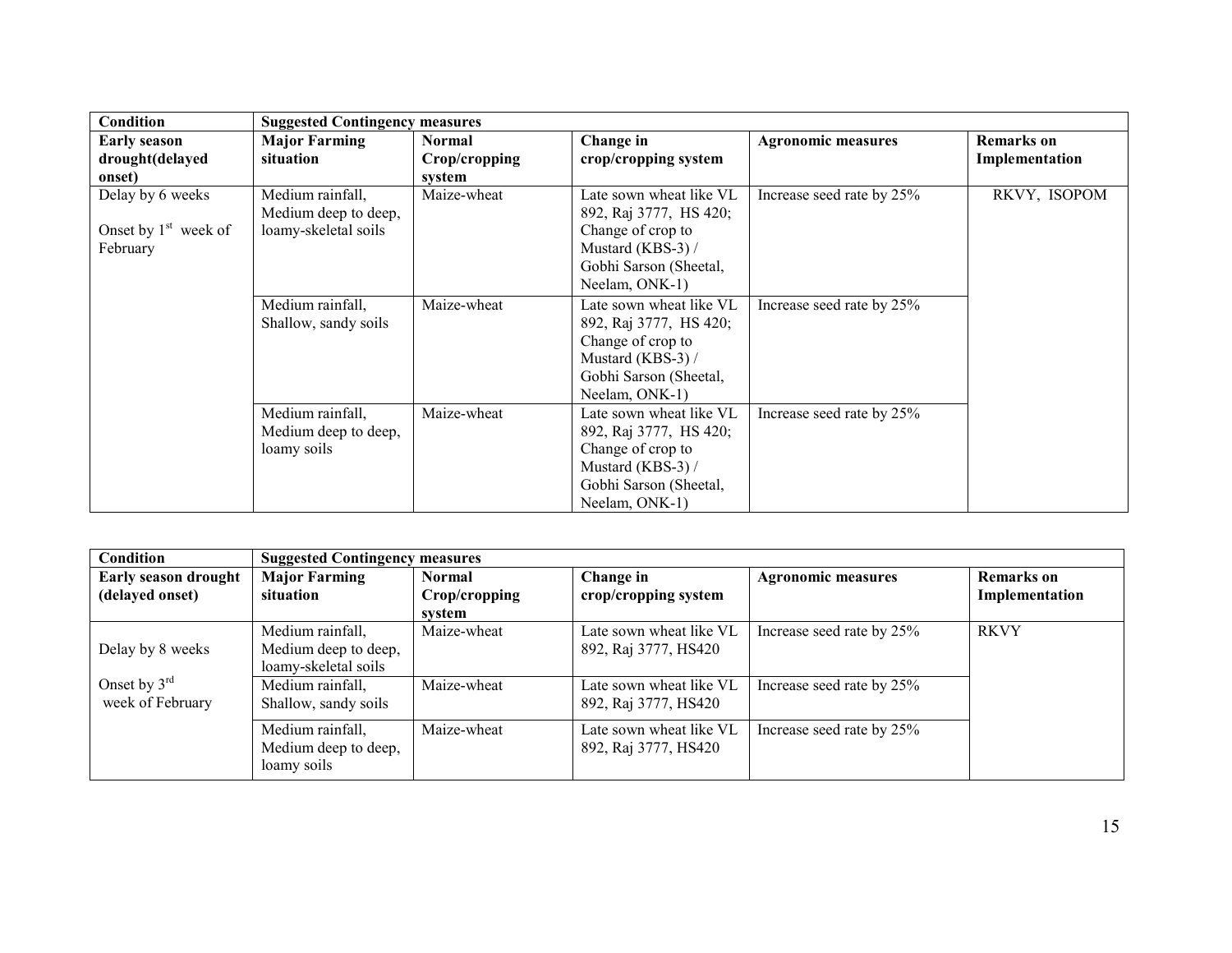| Condition           | <b>Suggested Contingency measures</b> |                      |                            |                                     |                   |  |
|---------------------|---------------------------------------|----------------------|----------------------------|-------------------------------------|-------------------|--|
| <b>Early season</b> | <b>Major Farming</b>                  | <b>Normal</b>        | Crop management            | Soil nutrient & moisture            | <b>Remarks</b> on |  |
| drought (Normal     | situation                             | Crop/cropping system |                            | conservation measures               | Implementation    |  |
| onset)              |                                       |                      |                            |                                     |                   |  |
| Normal onset        | Medium rainfall,                      | Maize-wheat          | Resowing if germination is | Band placement of half N and full P | Help for labour   |  |
| followed by 15-20   | Medium deep to                        |                      | $< 50\%$                   | and K at sowing, Weed Mulching,     | under             |  |
| days dry spell      | deep, loamy-skeletal                  |                      |                            | Hand racking for dust mulching      | <b>MGNREGY</b>    |  |
| after sowing        | soils                                 | Paddy-wheat          | Resowing if germination is | Band placement of half N and full P |                   |  |
| leading to poor     |                                       |                      | $< 50\%$                   | and K at sowing, Weed Mulching,     |                   |  |
| germination/crop    |                                       |                      |                            | Hand racking for dust mulching      |                   |  |
| stand etc.          | Medium rainfall,                      | Maize-wheat          | Resowing if germination is | Band placement of half N and full P |                   |  |
|                     | Shallow, sandy soils                  |                      | $< 50\%$                   | and K at sowing, Weed Mulching,     |                   |  |
|                     |                                       |                      |                            | Hand racking for dust mulching      |                   |  |
|                     | Medium rainfall,                      | Maize-wheat          | Resowing if germination is | Band placement of half N and full P |                   |  |
|                     | Medium deep to                        |                      | $< 50\%$                   | and K at sowing, Weed Mulching,     |                   |  |
|                     | deep, loamy soils                     |                      |                            | Hand racking for dust mulching      |                   |  |

| <b>Condition</b>                                                                                 | <b>Suggested Contingency measures</b>                                |                                       |                                                                                                                                                           |                                                                                                                                                                                                                            |                                     |
|--------------------------------------------------------------------------------------------------|----------------------------------------------------------------------|---------------------------------------|-----------------------------------------------------------------------------------------------------------------------------------------------------------|----------------------------------------------------------------------------------------------------------------------------------------------------------------------------------------------------------------------------|-------------------------------------|
| Mid season drought<br>(long dry spell,<br>consecutive 2 weeks<br>rainless $(>2.5$ mm)<br>period) | <b>Major Farming</b><br>situation                                    | <b>Normal</b><br>Crop/cropping system | Crop management                                                                                                                                           | Soil nutrient & moisture<br>conservation measures                                                                                                                                                                          | <b>Remarks</b> on<br>Implementation |
| At vegetative stage                                                                              | Medium rainfall,<br>Medium deep to<br>deep, loamy-<br>skeletal soils | Maize-wheat<br>Paddy-wheat            | Resowing if germination is<br>$\leq 50\%$ with late sown<br>varieties of wheat like VL<br>892, Raj 3777, HS 420<br>Resowing if germination is<br>$< 50\%$ | Band placement of half N and<br>full P and K at sowing, Weed<br>Mulching, Hand racking for<br>dust mulching<br>Band placement of half N and<br>full P and K at sowing, Weed<br>Mulching, Hand racking for<br>dust mulching |                                     |
|                                                                                                  | Medium rainfall,<br>Shallow, sandy<br>soils                          | Maize-wheat                           | Resowing if germination is<br>$< 50\%$                                                                                                                    | Band placement of half N and<br>full P and K at sowing, Weed<br>Mulching, Hand racking for<br>dust mulching                                                                                                                |                                     |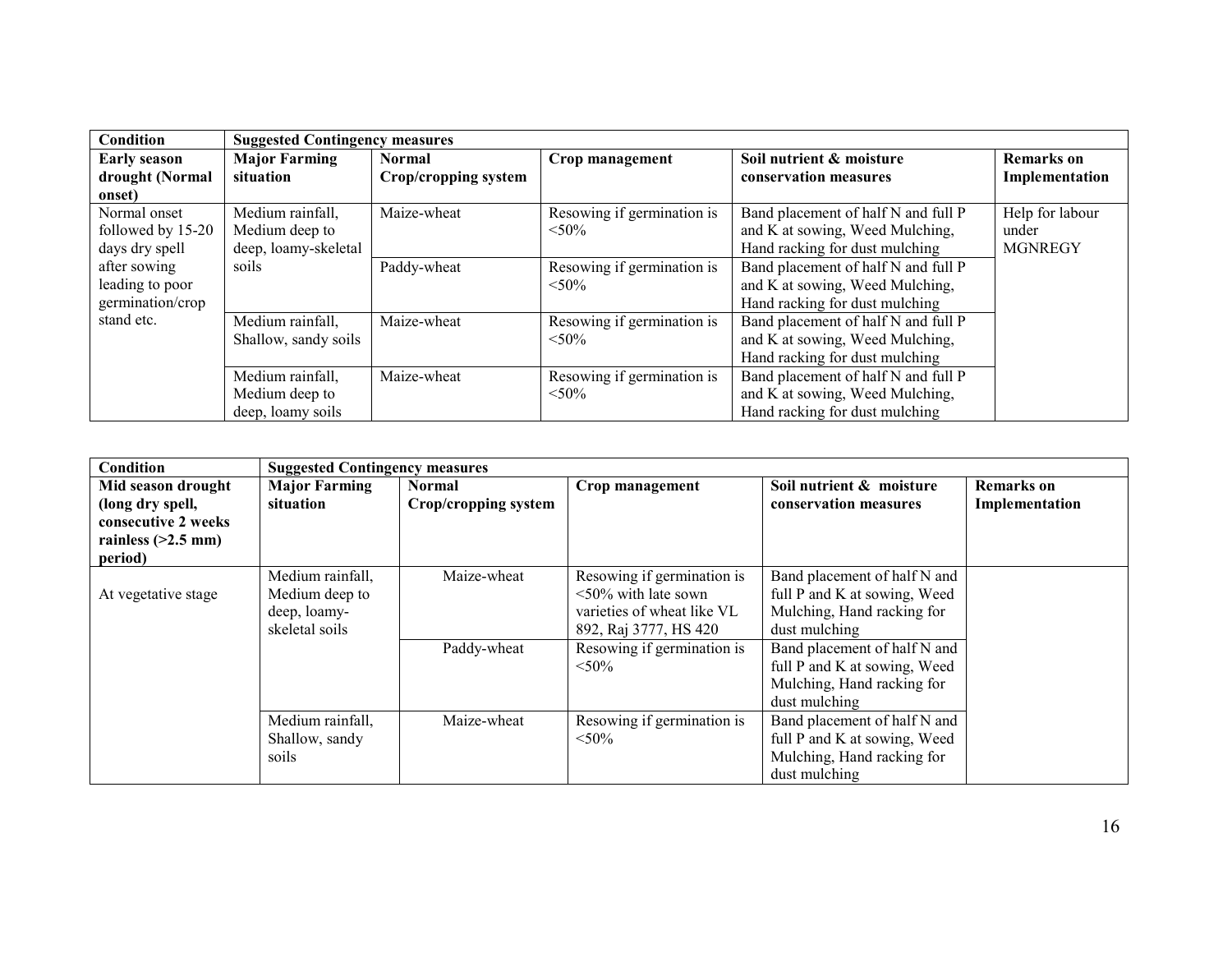| Medium rainfall,  | Maize-wheat | Resowing if germination is | Band placement of half N and |  |
|-------------------|-------------|----------------------------|------------------------------|--|
| Medium deep to    |             | $50\%$                     | full P and K at sowing, Weed |  |
| deep, loamy soils |             |                            | Mulching, Hand racking for   |  |
|                   |             |                            | dust mulching                |  |

| Condition                   | <b>Suggested Contingency measures</b>                   |                                       |                                                 |                                                   |                                     |  |
|-----------------------------|---------------------------------------------------------|---------------------------------------|-------------------------------------------------|---------------------------------------------------|-------------------------------------|--|
| Mid season<br>drought (long | <b>Major Farming</b><br>situation                       | <b>Normal</b><br>Crop/cropping system | Crop management                                 | Soil nutrient & moisture<br>conservation measures | <b>Remarks</b> on<br>Implementation |  |
| dry spell)<br>At flowering/ | Medium rainfall,<br>Medium deep to deep,                | $\overline{\text{M}}$ aize-wheat      | Grazing of the wheat crop by<br>domestic cattle |                                                   |                                     |  |
| fruiting stage              | loamy-skeletal soils                                    | Paddy-wheat                           | Grazing of the wheat crop by<br>domestic cattle |                                                   |                                     |  |
|                             | Medium rainfall,<br>Shallow, sandy soils                | Maize-wheat                           | Grazing of the wheat crop by<br>domestic cattle |                                                   |                                     |  |
|                             | Medium rainfall,<br>Medium deep to deep,<br>loamy soils | $\overline{\text{M}}$ aize-wheat      | Grazing of the wheat crop by<br>domestic cattle |                                                   |                                     |  |

| Condition      | <b>Suggested Contingency measures</b> |                       |                           |                          |                   |
|----------------|---------------------------------------|-----------------------|---------------------------|--------------------------|-------------------|
| Terminal       | <b>Major Farming</b>                  | Normal Crop/ cropping | Crop management           | Soil nutrient & moisture | <b>Remarks</b> on |
| drought (Early | situation                             | system                |                           | conservation measures    | Implementation    |
| withdrawal of  |                                       |                       |                           |                          |                   |
| monsoon)       |                                       |                       |                           |                          |                   |
| At flowering/  | Medium rainfall,                      | Maize-wheat           | Grazing of the wheat crop |                          |                   |
| fruiting stage | Medium deep to deep,                  |                       | by domestic cattle        |                          |                   |
|                | loamy-skeletal soils                  | Paddy-wheat           | Grazing of the wheat crop |                          |                   |
|                |                                       |                       | by domestic cattle        |                          |                   |
|                | Medium rainfall,                      | Maize-wheat           | Grazing of the wheat crop |                          |                   |
|                | Shallow, sandy soils                  |                       | by domestic cattle        |                          |                   |
|                | Medium rainfall,                      | Maize-wheat           | Grazing of the wheat crop |                          |                   |
|                | Medium deep to                        |                       | by domestic cattle        |                          |                   |
|                | Deep, loamy soils                     |                       |                           |                          |                   |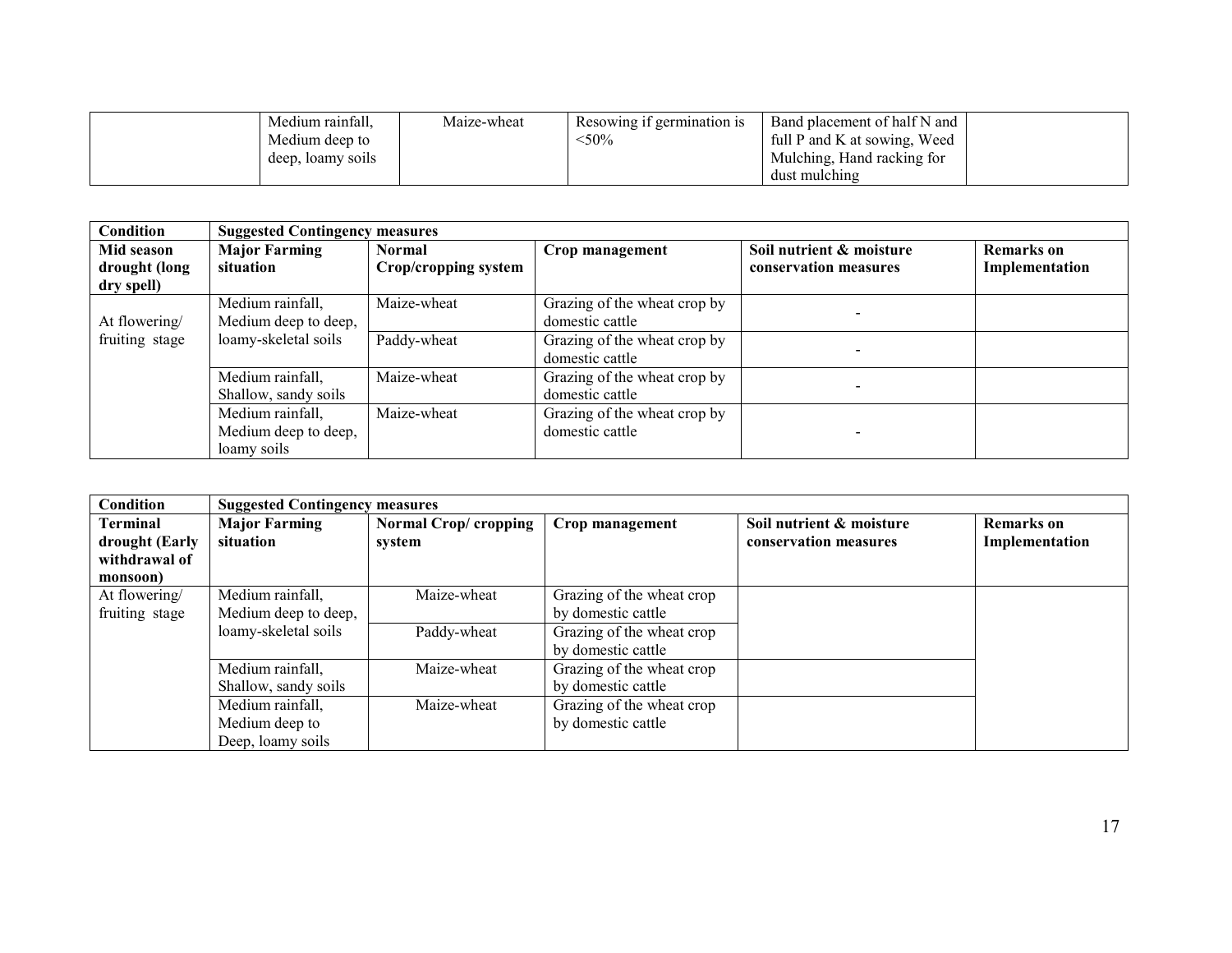# 2.1.3 Drought - Irrigated situation (Kharif as well as Rabi crops)

| <b>Condition</b>       | <b>Suggested Contingency measures</b> |                 |                         |                           |                |  |
|------------------------|---------------------------------------|-----------------|-------------------------|---------------------------|----------------|--|
|                        | <b>Major Farming</b>                  | Normal Crop/    | Change in crop/cropping | <b>Agronomic measures</b> | Remarks on     |  |
|                        | situation                             | cropping system | system                  |                           | Implementation |  |
| Delayed release of     |                                       |                 |                         |                           |                |  |
| water in canals due to |                                       | Not applicable  |                         |                           |                |  |
| low rainfall           |                                       |                 |                         |                           |                |  |

| Condition              |                      | <b>Suggested Contingency measures</b> |                         |                           |                |  |  |
|------------------------|----------------------|---------------------------------------|-------------------------|---------------------------|----------------|--|--|
|                        | <b>Major Farming</b> | <b>Normal Crop/cropping</b>           | Change in crop/cropping | <b>Agronomic measures</b> | Remarks on     |  |  |
|                        | situation            | svstem                                | svstem                  |                           | Implementation |  |  |
| Limited release of     |                      |                                       |                         |                           |                |  |  |
| water in canals due to |                      |                                       | Not applicable          |                           |                |  |  |
| low rainfall           |                      |                                       |                         |                           |                |  |  |

| Condition            | <b>Suggested Contingency measures</b> |                             |                         |                           |                |  |
|----------------------|---------------------------------------|-----------------------------|-------------------------|---------------------------|----------------|--|
|                      | <b>Major Farming</b>                  | <b>Normal Crop/cropping</b> | Change in crop/cropping | <b>Agronomic measures</b> | Remarks on     |  |
|                      | situation                             | system                      | system                  |                           | Implementation |  |
| Non release of water |                                       |                             |                         |                           |                |  |
| in canals under      |                                       |                             |                         |                           |                |  |
| delayed onset of     |                                       |                             | Not applicable          |                           |                |  |
| monsoon in           |                                       |                             |                         |                           |                |  |
| catchment            |                                       |                             |                         |                           |                |  |

| <b>Condition</b>  | <b>Suggested Contingency measures</b> |                    |                               |                           |                       |  |  |
|-------------------|---------------------------------------|--------------------|-------------------------------|---------------------------|-----------------------|--|--|
|                   | <b>Major Farming</b>                  | <b>Normal Crop</b> | Change in crop/ cropping      | <b>Agronomic measures</b> | <b>Remarks</b> on     |  |  |
|                   | situation                             | /cropping system   | svstem                        |                           | <b>Implementation</b> |  |  |
| Lack of inflows   | Low land tank fed                     |                    | Direct seeded rice, Rice      | SRI planting, Foliar N    | ISOPOM/               |  |  |
| into tanks due to |                                       | Rice               | varietal intervention (Sukara | management instead of     | State agriculture     |  |  |
| insufficient      |                                       |                    | dhan-1, VL Dhan $221$ )       | Top N dress               | departments AEOS and  |  |  |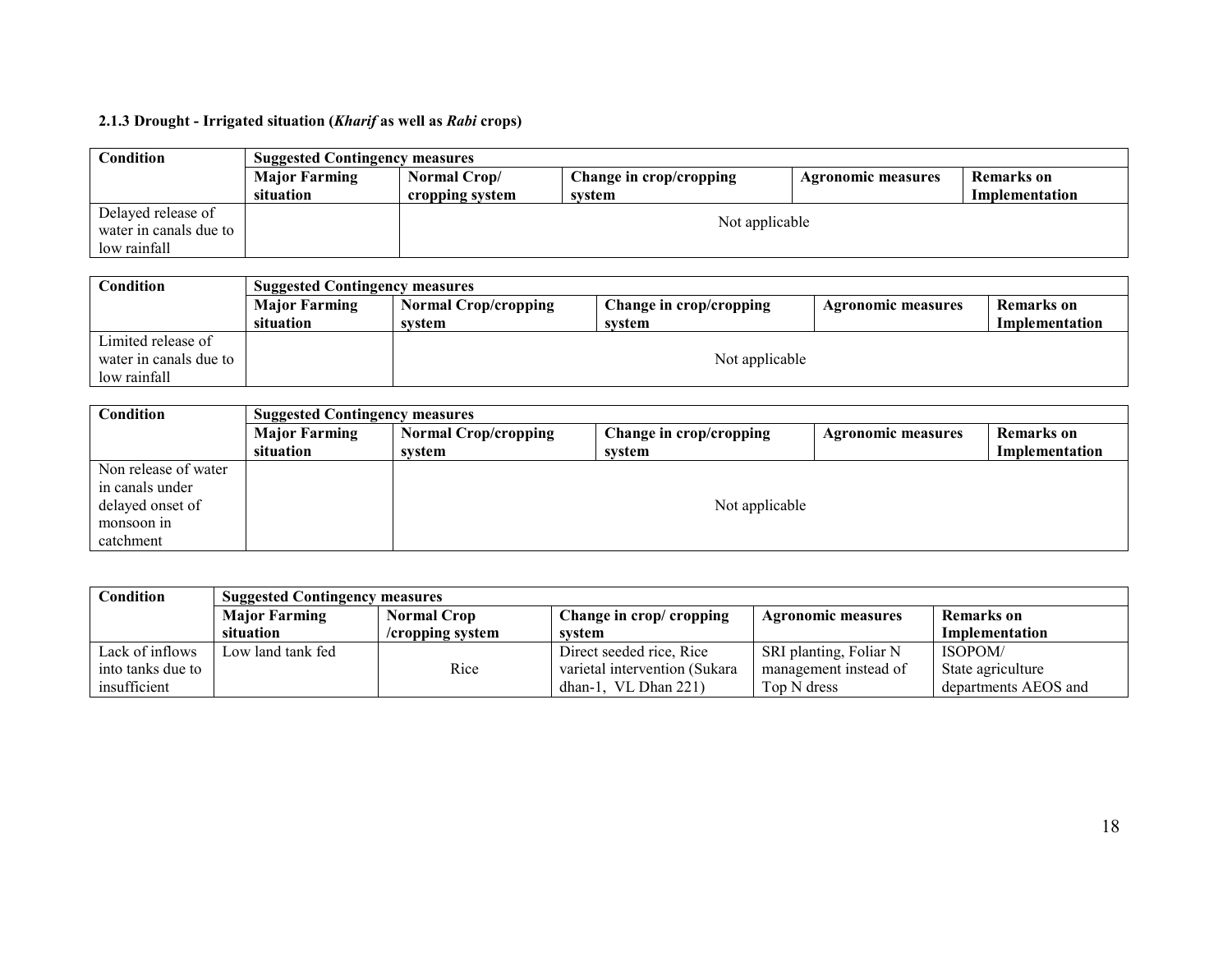| Condition<br><b>Suggested Contingency measures</b>  |                                                                            |
|-----------------------------------------------------|----------------------------------------------------------------------------|
| <b>Major Farming</b><br><b>Normal Crop</b>          | Change in crop/ cropping<br><b>Agronomic measures</b><br><b>Remarks</b> on |
| situation<br>/cropping system<br>system             | Implementation                                                             |
| Maize early varieties<br>Maize<br>/delayed onset of | ADOs trainings by KVK,<br>Intercropping                                    |
| monsoon                                             | demonstrations, lectures and<br>(Bajaura makka, Vivek,                     |
|                                                     | availability of seeds from<br>HQPM1, Early Composite;                      |
|                                                     | Maize + soybean (Harit<br>university                                       |
| Soya/ Shivalik) or                                  |                                                                            |
| Maize + Black gram                                  |                                                                            |
|                                                     | (UG218, Him Mash-1)                                                        |
| Wheat                                               | Varietal improvement needed<br>Irrigation only at critical                 |
| late sown varieties                                 | stage (CRI, flowering and                                                  |
|                                                     | HS490, VL 892, Raj 3777<br>dough stage),                                   |
|                                                     | Popularization of split<br>Wheat + Mustard (RCC 4)                         |
|                                                     | Wheat $+$ Gobhi sarson<br>application of N                                 |
| (Neelam, Sheetal)                                   |                                                                            |
| Upland tank fed<br>Maize<br>Maize early varieties   | ISOPOM,<br>Intercropping                                                   |
|                                                     | State agriculture<br>(Bajaura makka, Vivek,                                |
|                                                     | HQPM1, Early Composite;<br>departments AEOs and                            |
|                                                     | Maize + soybean (Harit<br>ADOs trainings by KVK,                           |
| Soya/ Shivalik) or                                  | demonstrations, lectures and                                               |
| Maize + Black gram                                  | availability of seeds from                                                 |
| Wheat                                               | (UG218, Him Mash-1)<br>university                                          |
| late sown varieties                                 | Varietal improvement needed<br><b>Irrigation</b> only at critical          |
|                                                     | stage (CRI, flowering and<br>HS490, VL 892, Raj 3777                       |
|                                                     | dough stage),<br>Wheat $+$ Mustard (RCC4)<br>Popularization of split       |
|                                                     | Wheat $+$ Gobhi sarson<br>application of N                                 |
|                                                     | (Neelam), bed/ bidirectional                                               |
| sowing of wheat                                     |                                                                            |

| ondition! | Suggested<br>. Contingency<br>measures |                         |                               |                         |                   |  |
|-----------|----------------------------------------|-------------------------|-------------------------------|-------------------------|-------------------|--|
|           | <b>Maior Farming</b>                   | Crop/cropping<br>Normal | change in crop/<br>/ cropping | : measures<br>Agronomic | <b>Remarks</b> on |  |
|           | sıtuation                              | system                  | system                        |                         | Implementation    |  |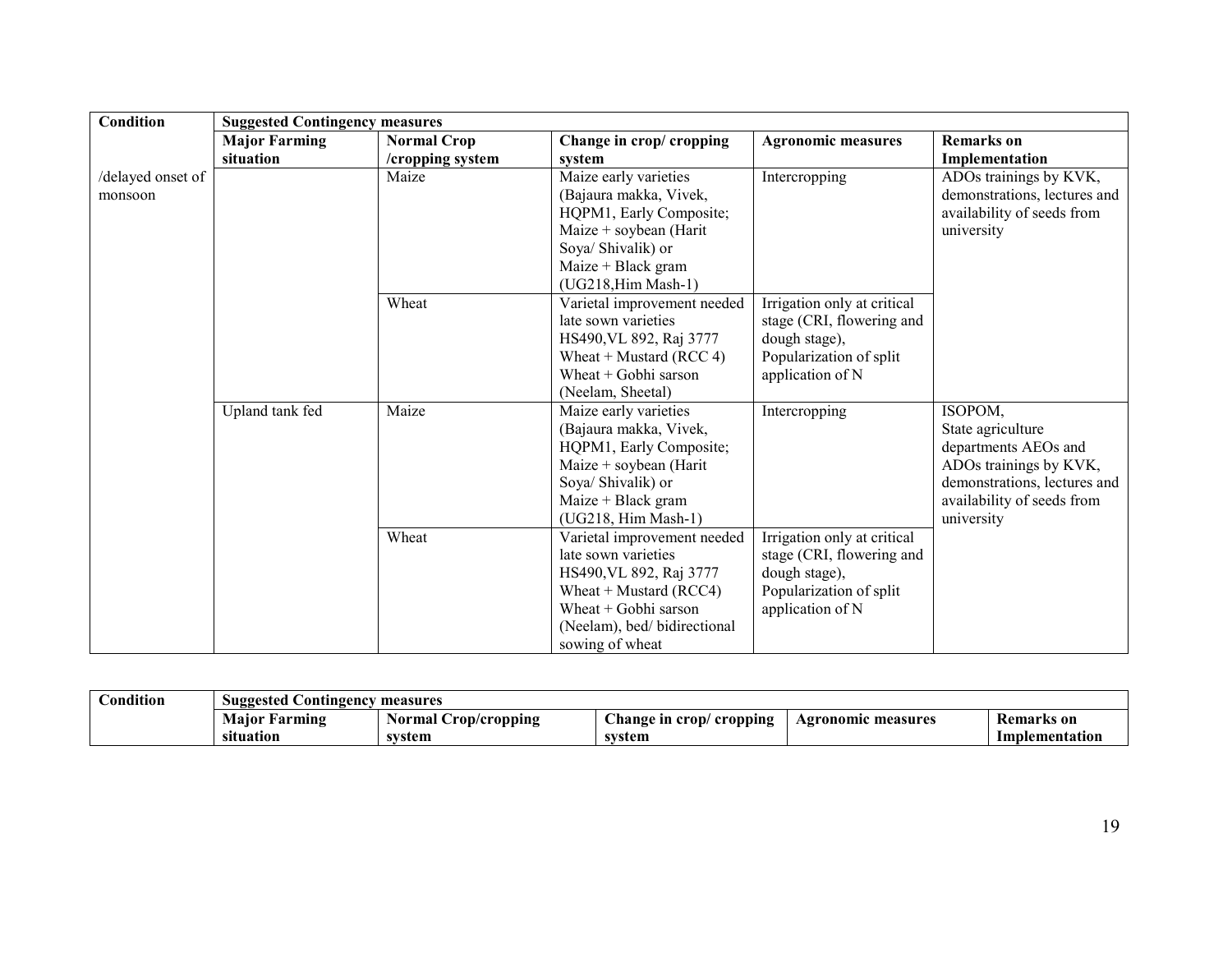| Condition                                                      | <b>Suggested Contingency measures</b> |                             |                                                                                      |                                                                                                                                                                                  |                   |
|----------------------------------------------------------------|---------------------------------------|-----------------------------|--------------------------------------------------------------------------------------|----------------------------------------------------------------------------------------------------------------------------------------------------------------------------------|-------------------|
|                                                                | <b>Major Farming</b>                  | <b>Normal Crop/cropping</b> | Change in crop/ cropping                                                             | <b>Agronomic measures</b>                                                                                                                                                        | <b>Remarks</b> on |
|                                                                | situation                             | system                      | system                                                                               |                                                                                                                                                                                  | Implementation    |
| Insufficient<br>groundwater<br>recharge due to<br>low rainfall | Tube well irrigation<br>system        | Paddy                       | Direct seeded rice, Rice<br>varietal intervention<br>(Sukara dhan-1, VL Dhan<br>221) | SRI planting, Foliar N<br>management instead of top<br>dressing of N                                                                                                             |                   |
|                                                                |                                       | Wheat                       | No Change, Sowing of<br>early maturing and drought<br>resistant varieties.           | Zero till sowing of wheat<br>crop, Irrigation only sat<br>critical stage (CRI, flowering<br>and dough stage), keep weed<br>free environment, <i>In-situ</i><br>mulching of weeds |                   |

2.2 Unusual rains (untimely, unseasonal etc) (for both rainfed and irrigated situations)

| Condition              | <b>Suggested contingency measure</b>                                                                                                                                                                                                                        |                                                                                                           |                                                                                   |                                                                                                                                   |  |
|------------------------|-------------------------------------------------------------------------------------------------------------------------------------------------------------------------------------------------------------------------------------------------------------|-----------------------------------------------------------------------------------------------------------|-----------------------------------------------------------------------------------|-----------------------------------------------------------------------------------------------------------------------------------|--|
| <b>Continuous high</b> | Vegetative stage                                                                                                                                                                                                                                            | <b>Flowering stage</b>                                                                                    | Crop maturity stage                                                               | Post harvest                                                                                                                      |  |
| rainfall in a short    |                                                                                                                                                                                                                                                             |                                                                                                           |                                                                                   |                                                                                                                                   |  |
| span leading to        |                                                                                                                                                                                                                                                             |                                                                                                           |                                                                                   |                                                                                                                                   |  |
| water logging          |                                                                                                                                                                                                                                                             |                                                                                                           |                                                                                   |                                                                                                                                   |  |
| Maize                  | application of<br>Drainage<br>and<br>nitrogen if yellowing takes place.<br>Earthing up of maize sown in<br>rows.<br>Intercultivation with wheel hoe/<br>hoe to improve the aeration and to<br>control the weeds.<br>Apply N at optimum moisture<br>content. | Stalk rot control with bleaching<br>powder, top dressing of N<br>without<br>bleaching<br>mixing<br>powder | Drainage and Cob harvesting<br>from standing crop<br>if<br>physiologically mature | Storage at safer farmer<br>warehouse/tent covering the<br>produce<br>After the harvest complete<br>drying process has to be taken |  |
| Paddy                  | Strengthening of field bunds                                                                                                                                                                                                                                | Top dressing of N after draining<br>of water                                                              | Water drainage                                                                    |                                                                                                                                   |  |
| Wheat                  | Additional dose of nitrogen<br>(25kg/ha) to remove deficiency of<br>nitrogen (yellowing) caused due<br>to leaching, wherever possible run<br>off may be harvested to make<br>provision for protective irrigation<br>at early stage of growth.               | Complete drainage of water and<br>control of Rust/Blight                                                  | Complete drainage of water                                                        |                                                                                                                                   |  |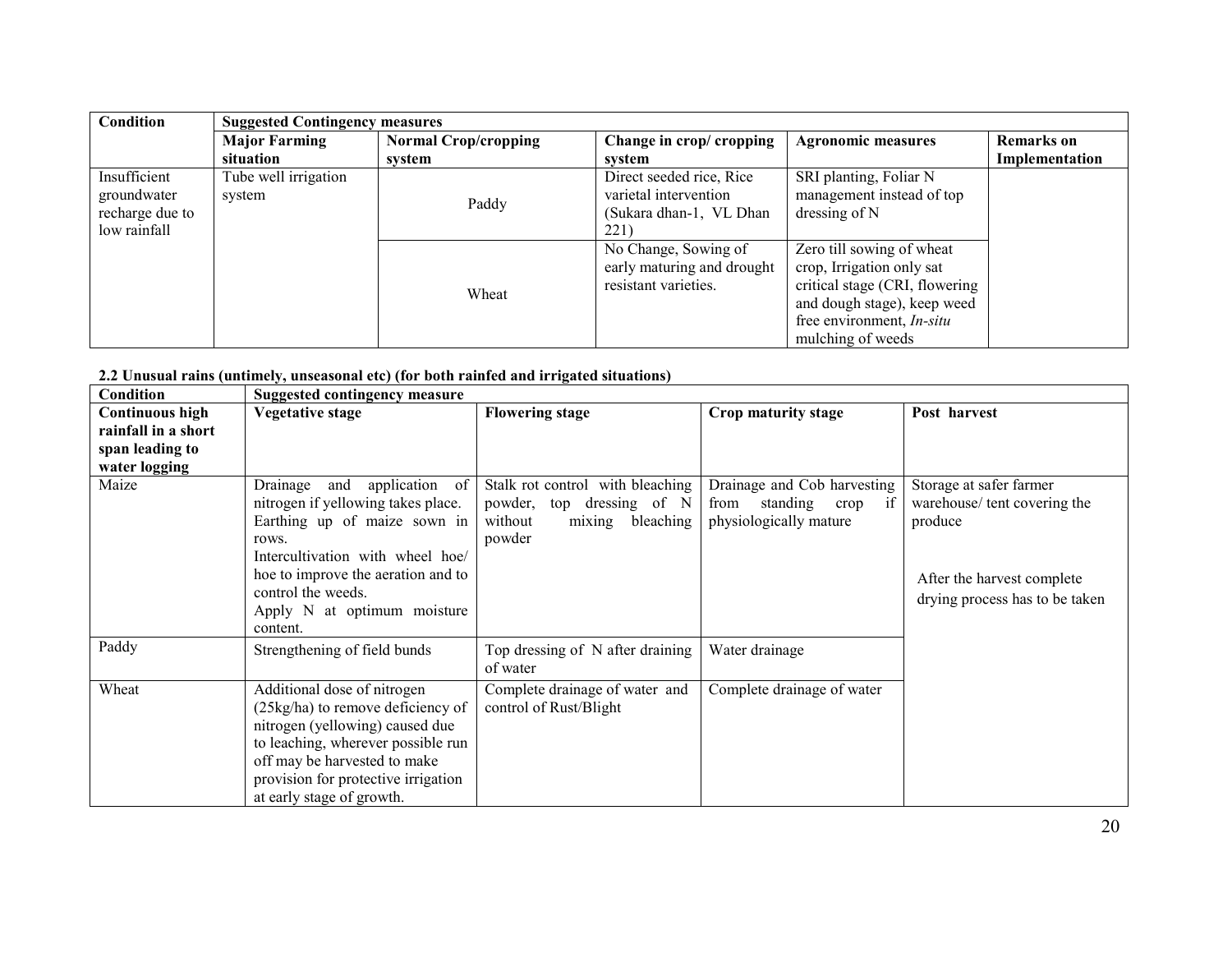| Horticulture |                                                        |                                 |                             |                                   |
|--------------|--------------------------------------------------------|---------------------------------|-----------------------------|-----------------------------------|
| Mango        | Drain excess water                                     | Drain excess water              | Drain excess water          | Drain excess water                |
| Pear         | Drain excess water                                     | Drain excess water              | Drain excess water          | Drain excess water                |
| K.Lime       | Drain excess water                                     | Drain excess water              | Drain excess water          | Drain excess water                |
| Galgal       | Drain excess water                                     | Drain excess water              | Drain excess water          | Drain excess water                |
| Guava        | Drain excess water                                     | Drain excess water              | Drain excess water          | Drain excess water                |
|              | Heavy rainfall with high speed winds in a short span   |                                 |                             |                                   |
| Maize        |                                                        | Drain excess water, Tie the     |                             |                                   |
|              | Drain excess water                                     | fallen plants into bundles with | Drain excess water          | Drain excess water                |
|              |                                                        | the help of leaves              |                             |                                   |
| Paddy        | Drain excess water                                     | Drain excess water              | Drain excess water          | Drain excess water                |
| Wheat        | Drain excess water                                     | Drain excess water              | Drain excess water          | Drain excess water                |
| Horticulture |                                                        |                                 |                             |                                   |
| Mango        | Drain excess water                                     | Drain excess water              | Drain excess water          | Drain excess water                |
| Pear         | Drain excess water                                     | Drain excess water              | Drain excess water          | Drain excess water                |
| K.Lime       | Drain excess water                                     | Drain excess water              | Drain excess water          | Drain excess water                |
| Galgal       | Drain excess water                                     | Drain excess water              | Drain excess water          | Drain excess water                |
| Guava        | Drain excess water                                     | Drain excess water              | Drain excess water          | Drain excess water                |
|              | Outbreak of pests and diseases due to unseasonal rains |                                 |                             |                                   |
| Maize        | Need based plant protection                            | Need based plant protection     | Need based plant protection | Safe storage against storage pest |
| Paddy        | <b>IPDM</b>                                            | <b>IPDM</b>                     | <b>IPDM</b>                 | and diseases                      |
| Wheat        | Leaf blight: (Thiram 3 gm / kg of                      | Karnal bunt: (Tilt 25 EC        | Karnal bunt: Karnal bunt    | Safe storage against storage pest |
|              | seed)                                                  | $(a)$ 200ml),                   | (Tilt 25 EC @200ml) Yellow  | and diseases                      |
|              |                                                        | Yellow rust (Feb): (Tilt 25 EC  | rust (Feb): (Tilt 25 EC     |                                   |
|              |                                                        | $(a)$ 200ml)                    | (a)200ml                    |                                   |
| Horticulture |                                                        |                                 |                             |                                   |
| Mango        | Need based plant protection                            | Need based plant protection     | Need based plant protection | Need based plant protection       |
| Pear         | Need based plant protection                            | Need based plant protection     | Need based plant protection | Need based plant protection       |
| K.Lime       | Need based plant protection                            | Need based plant protection     | Need based plant protection | Need based plant protection       |
| Galgal       | Need based plant protection                            | Need based plant protection     | Need based plant protection | Need based plant protection       |
| Guava        | Need based plant protection                            | Need based plant protection     | Need based plant protection | Need based plant protection       |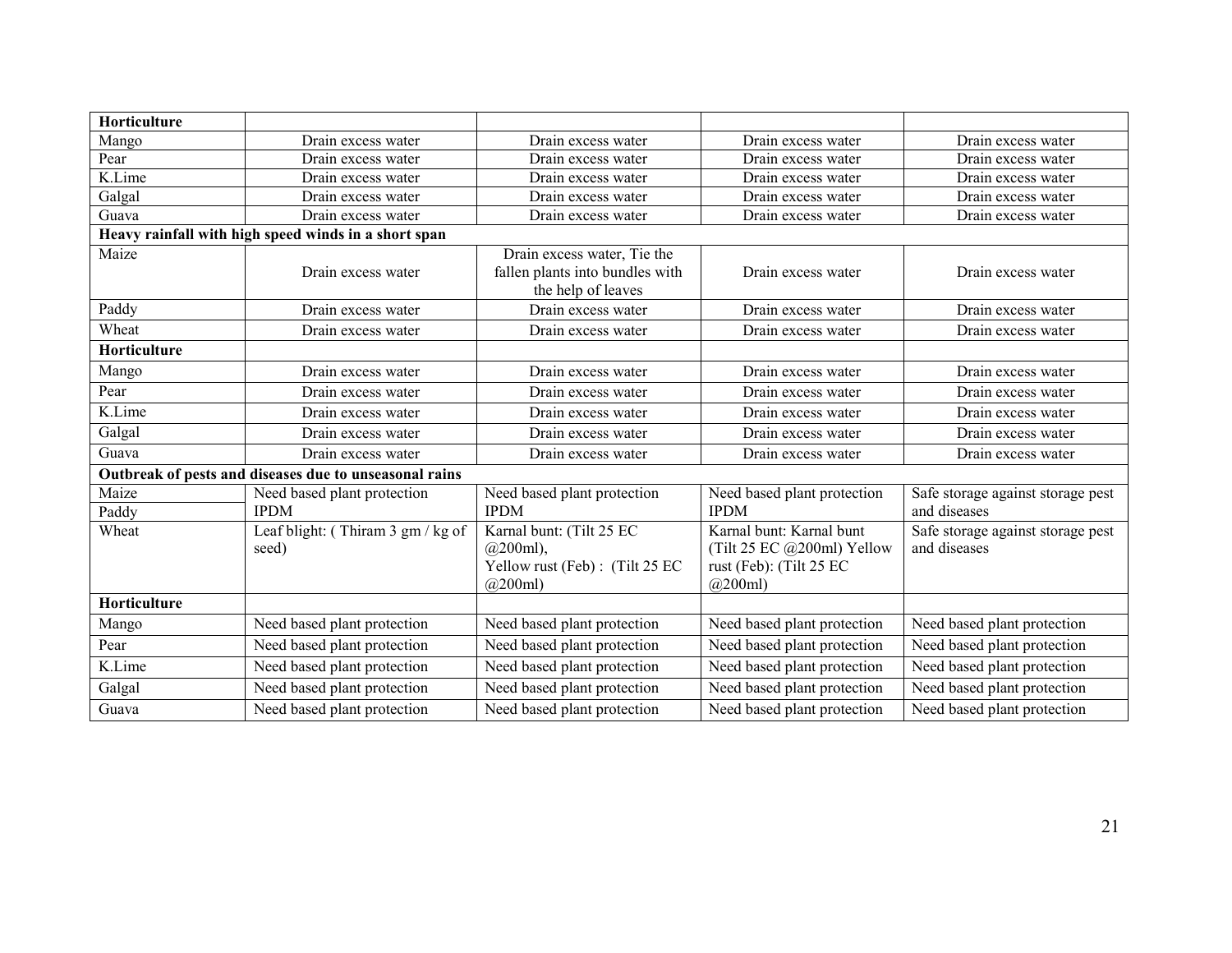#### 2.3 Floods: Not experienced / encountered

| <b>Condition</b>                            | <b>Suggested contingency measure</b> |                         |                           |            |
|---------------------------------------------|--------------------------------------|-------------------------|---------------------------|------------|
| Transient water logging/ partial inundation | Seedling / nursery stage             | <b>Vegetative stage</b> | <b>Reproductive stage</b> | At harvest |
| Horticulture                                |                                      |                         | Not applicable            |            |
| Continuous submergence for more than 2 days |                                      |                         |                           |            |
| Horticulture                                |                                      |                         |                           |            |
| Sea water intrusion                         |                                      |                         |                           |            |

#### 2.4 Extreme events: Heat wave / Cold wave/Frost/ Hailstorm /Cyclone: Not experienced / encountered

| <b>Extreme event</b> | <b>Suggested contingency measure</b>                                                                                                                    |                                                                                                                                                                                                |                                                                                       |                                           |  |
|----------------------|---------------------------------------------------------------------------------------------------------------------------------------------------------|------------------------------------------------------------------------------------------------------------------------------------------------------------------------------------------------|---------------------------------------------------------------------------------------|-------------------------------------------|--|
| type                 | Seedling / nursery stage                                                                                                                                | <b>Vegetative stage</b>                                                                                                                                                                        | <b>Reproductive stage</b>                                                             | At harvest                                |  |
| <b>Heat Wave</b>     |                                                                                                                                                         |                                                                                                                                                                                                |                                                                                       |                                           |  |
| Maize                | Mulching to buffer effect of<br>high temp.                                                                                                              | Continue weed mulching                                                                                                                                                                         | <i>In-situ</i> weed mulching                                                          | Not applicable                            |  |
| Paddy                | Light and repeated irrigation<br>at the appearance of hair line<br>cracks in soil surface, Correct<br>iron deficiency with 0.5% iron<br>sulphate spray. | Repeated irrigation at the<br>appearance of hair line cracks in<br>soil surface, pounding of water<br>for 15 days after transplanting to<br>check Fe deficiency and for<br>crop establishment. | Repeated irrigation at the<br>appearance of hairline cracks in soil<br>surface        | Harvest crop at physiological<br>maturity |  |
| Wheat                | Frequent and light irrigation                                                                                                                           | Not applicable                                                                                                                                                                                 | Frequent and light irrigation                                                         | Frequent and light irrigation             |  |
| Horticulture         |                                                                                                                                                         |                                                                                                                                                                                                |                                                                                       |                                           |  |
| Mango                | Shade with wild bushes                                                                                                                                  | Irrigation if available may be<br>applied to combat the effect of<br>high temperature                                                                                                          | Irrigation if available may be<br>applied to combat the effect of high<br>temperature | Not applicable                            |  |
| Pear                 | Shade with wild bushes                                                                                                                                  | Irrigation if available may be<br>applied to combat the effect of<br>high temperature                                                                                                          | Irrigation if available may be<br>applied to combat the effect of high<br>temperature | Not applicable                            |  |
| K.Lime               | Shade with wild bushes                                                                                                                                  | Irrigation if available may be<br>applied to combat the effect of<br>high temperature                                                                                                          | Irrigation if available may be<br>applied to combat the effect of high<br>temperature | Not applicable                            |  |
| Galgal               | Shade with wild bushes                                                                                                                                  | Irrigation if available may be<br>applied to combat the effect of<br>high temperature                                                                                                          | Irrigation if available may be<br>applied to combat the effect of high<br>temperature | Not applicable                            |  |
| Guava                | Shade with wild bushes                                                                                                                                  | Irrigation if available may be<br>applied to combat the effect of                                                                                                                              | Irrigation if available may be<br>applied to combat the effect of high                | Not applicable                            |  |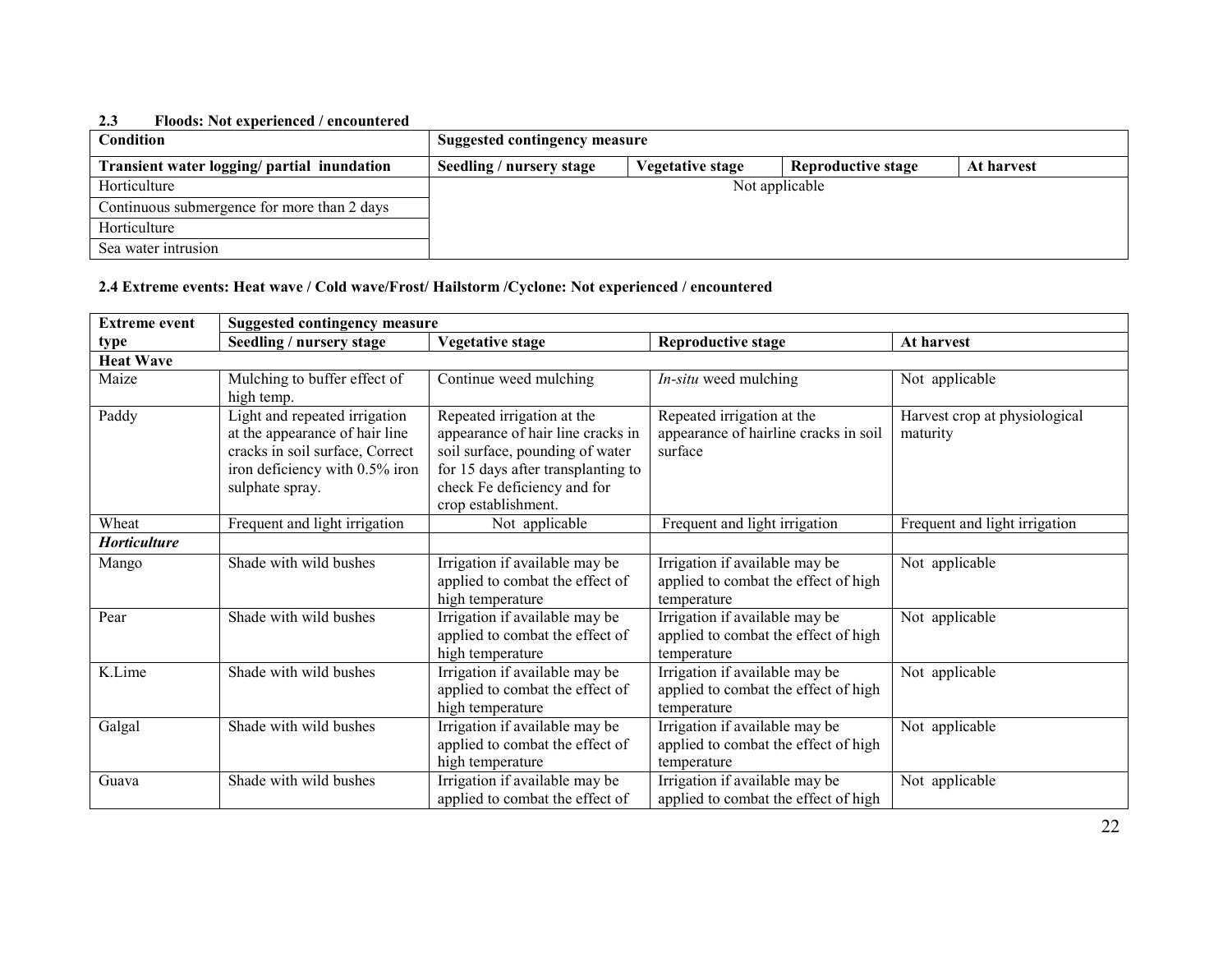|                     |                                                                            | high temperature                                                           | temperature                                                                                                                  |                |  |
|---------------------|----------------------------------------------------------------------------|----------------------------------------------------------------------------|------------------------------------------------------------------------------------------------------------------------------|----------------|--|
| Cold wave           |                                                                            |                                                                            |                                                                                                                              |                |  |
| Maize               | Not applicable                                                             |                                                                            |                                                                                                                              |                |  |
| Paddy               |                                                                            |                                                                            | Not applicable                                                                                                               |                |  |
| Wheat               | Apply irrigation using<br>sprinklers if available,<br>smoking during night | Apply irrigation using sprinklers<br>if available, smoking during<br>night | Apply irrigation using sprinklers if<br>available, Burning of crop residue<br>around the crop, Spray of $H_2SO_4$<br>(a)0.1% | Not applicable |  |
| <b>Horticulture</b> |                                                                            |                                                                            |                                                                                                                              | Not applicable |  |
| Mango               | Shade with wild bushes                                                     | Frequent irrigation, Apply<br>irrigation using sprinklers if<br>available  | Frequent irrigation                                                                                                          | Not applicable |  |
| Pear                | Not applicable                                                             |                                                                            |                                                                                                                              |                |  |
| K.Lime              | Not applicable                                                             |                                                                            |                                                                                                                              |                |  |
| Galgal              | Not applicable                                                             |                                                                            |                                                                                                                              |                |  |
| Guava               | Not applicable                                                             |                                                                            |                                                                                                                              |                |  |
| Frost               |                                                                            |                                                                            |                                                                                                                              |                |  |
| Wheat               | Apply irrigation using<br>sprinklers if available,<br>smoking during night | Apply irrigation using sprinklers<br>if available, smoking during<br>night | Apply irrigation using sprinklers if<br>available, Burning of crop residue<br>around the crop, Spray of $H_2SO_4$<br>(a)0.1% | Not applicable |  |
| <b>Horticulture</b> |                                                                            |                                                                            |                                                                                                                              |                |  |
| Mango               | Shade with wild bushes/jute<br>bags                                        | Frequent irrigation, Apply<br>irrigation using sprinklers if<br>available  | Not applicable                                                                                                               | Not applicable |  |
| Pear                |                                                                            | Not applicable                                                             |                                                                                                                              | Not applicable |  |
| K.Lime              | Not applicable                                                             |                                                                            |                                                                                                                              |                |  |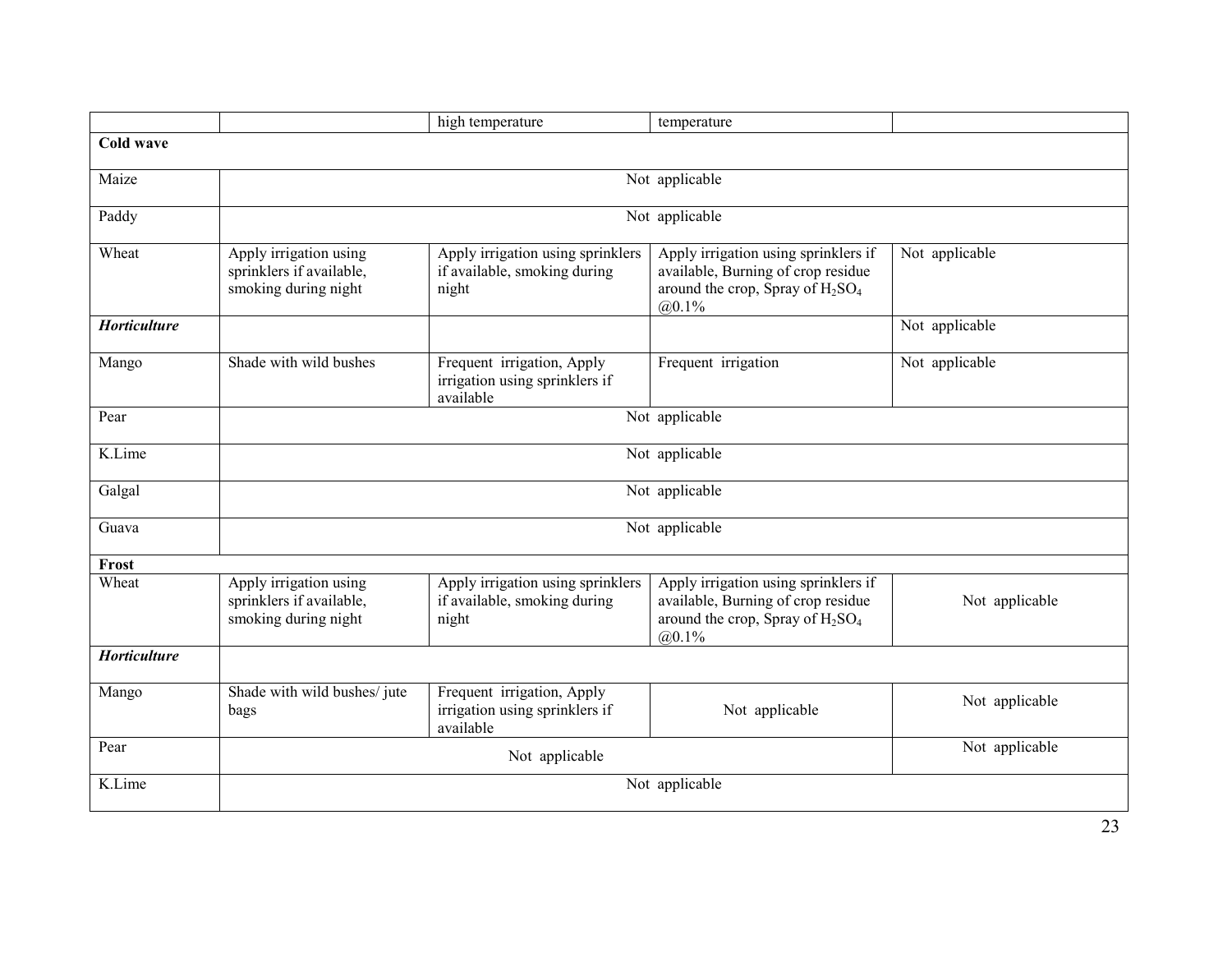| Galgal           |                                                                                                              | Not applicable                                                                             |                                                                    |                                          |  |  |
|------------------|--------------------------------------------------------------------------------------------------------------|--------------------------------------------------------------------------------------------|--------------------------------------------------------------------|------------------------------------------|--|--|
| Guava            |                                                                                                              | Not applicable                                                                             |                                                                    |                                          |  |  |
| <b>Hailstorm</b> |                                                                                                              |                                                                                            |                                                                    |                                          |  |  |
| Paddy            |                                                                                                              |                                                                                            | Not applicable                                                     |                                          |  |  |
| Wheat            |                                                                                                              |                                                                                            | Not applicable                                                     |                                          |  |  |
| Horticulture     |                                                                                                              |                                                                                            |                                                                    |                                          |  |  |
| Mango            | Not applicable                                                                                               | Anti hail netting at fruit bearing stage/Anti hail guns installation at Departmental level |                                                                    |                                          |  |  |
| Pear             | Not applicable<br>Anti hail netting at fruit bearing stage/Anti hail guns installation at Departmental level |                                                                                            |                                                                    |                                          |  |  |
| K.Lime           | Not applicable<br>Anti hail netting at fruit bearing stage/Anti hail guns installation at Departmental level |                                                                                            |                                                                    |                                          |  |  |
| Galgal           | Not applicable<br>Anti hail netting at fruit bearing stage/Anti hail guns installation at Departmental level |                                                                                            |                                                                    |                                          |  |  |
| Guava            | Not applicable                                                                                               | Anti hail netting at fruit bearing stage/Anti hail guns installation at Departmental level |                                                                    |                                          |  |  |
| Cyclone          |                                                                                                              |                                                                                            |                                                                    |                                          |  |  |
| Maize            |                                                                                                              | Not applicable                                                                             | Sell the green cobs in local market                                | Harvest the produce manually             |  |  |
| Paddy            |                                                                                                              | Not applicable                                                                             | Not available                                                      | Harvest the produce manually             |  |  |
| Wheat            |                                                                                                              | Not applicable                                                                             | Not available                                                      | Harvest the produce manually             |  |  |
| Horticulture     |                                                                                                              |                                                                                            |                                                                    |                                          |  |  |
| Mango            |                                                                                                              | Not applicable                                                                             | Sell the dropped fruits for post<br>harvest use like pickle making | Ripen the dropped fruits<br>artificially |  |  |
| Pear             | Not applicable                                                                                               |                                                                                            |                                                                    | Ripen the dropped fruits<br>artificially |  |  |
| K.Lime           | Not applicable                                                                                               |                                                                                            |                                                                    | Ripen the dropped fruits<br>artificially |  |  |
| Galgal           |                                                                                                              | Not applicable                                                                             |                                                                    |                                          |  |  |
| Guava            |                                                                                                              | Not applicable                                                                             |                                                                    |                                          |  |  |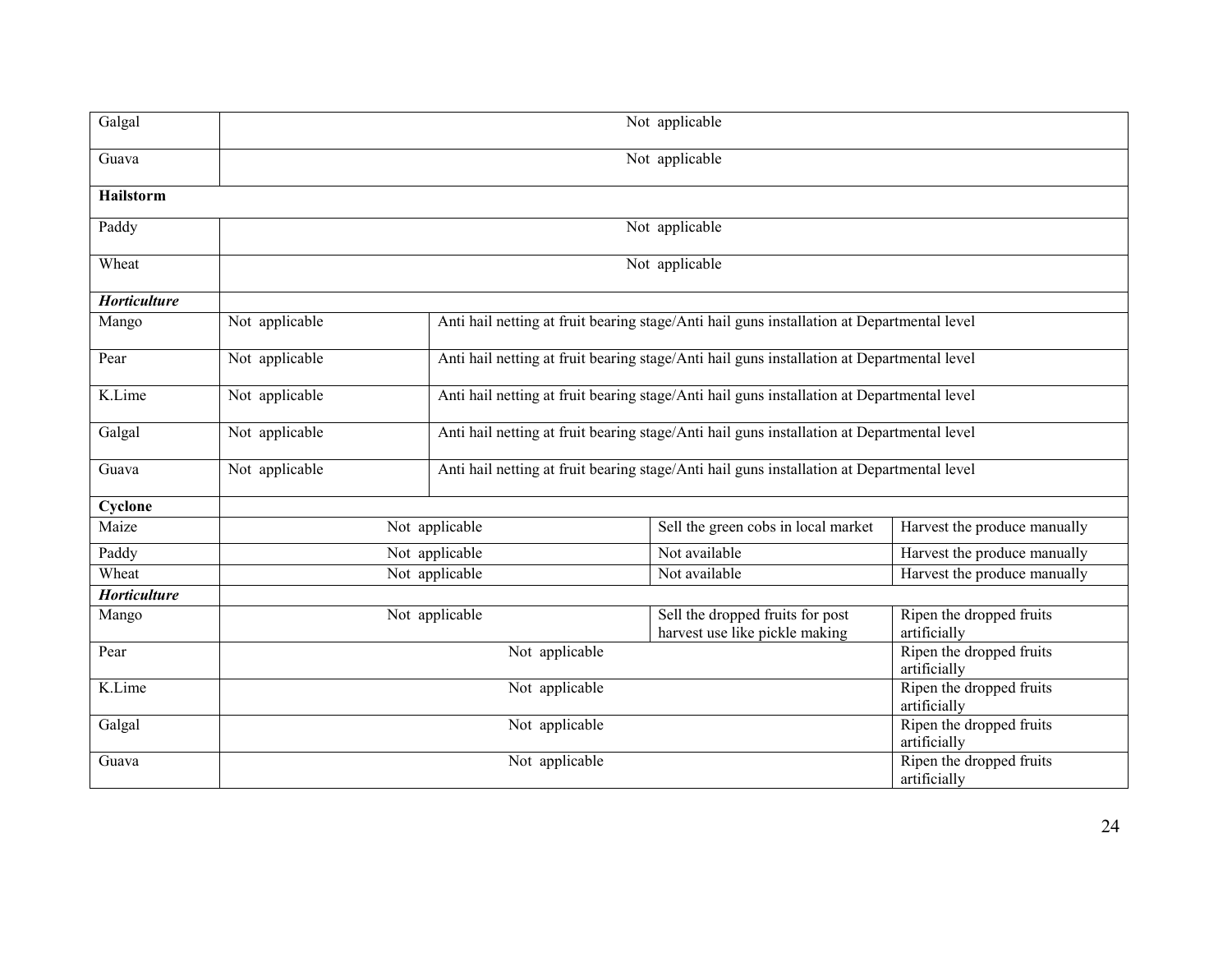#### 2.5 Contingent strategies for Livestock, Poultry & Fisheries

#### 2.5.1 Livestock

|                    | <b>Suggested contingency measures</b>       |                                               |                                    |  |  |
|--------------------|---------------------------------------------|-----------------------------------------------|------------------------------------|--|--|
|                    | <b>Before the event</b>                     | During the event                              | After the event                    |  |  |
| <b>Drought</b>     |                                             |                                               |                                    |  |  |
| Feed and fodder    | Insurance of livestock,                     | Utilizing fodder from perennial trees and     | Availing Insurance,                |  |  |
| availability       | Migrate to the areas where there is         | Fodder bank reserves, Complete feed block,    | Culling unproductive/ diseased     |  |  |
|                    | sufficient fodder available,                | Utilizing fodder stored in silos,             | livestock and replace with healthy |  |  |
|                    | Encourage perennial fodder on bunds and     | Transporting excess fodder from adjoining     | livestock, Provide green fodder as |  |  |
|                    | waste land on community basis,              | districts,                                    | per recommended rates.             |  |  |
|                    | Establishing fodder banks, Encouraging      | Use of feed mixtures, Using fodder from       |                                    |  |  |
|                    | fodder crops in irrigated area, Preparation | scarcity fodder trees.                        |                                    |  |  |
|                    | of hay,                                     |                                               |                                    |  |  |
|                    | Silage - using excess fodder for silage     |                                               |                                    |  |  |
| Drinking water     | Adopt various water conservation methods    | Adequate supply of drinking water,            | Watershed management practices     |  |  |
|                    | at village level to improve the ground      | Restrict wallowing of animals in water        | shall be promoted to conserve the  |  |  |
|                    | water level for adequate water supply,      | bodies/resources,                             | rainwater.                         |  |  |
|                    | Identification of water resources,          | Add alum in stagnated water bodies            | Bleach (0.1%) drinking water /     |  |  |
|                    | De-silting of ponds,                        |                                               | water sources                      |  |  |
|                    | Rain water harvesting and create water      |                                               | Provide clean drinking water,      |  |  |
|                    | bodies/ watering points (when water is      |                                               | Efforts to rejuvenate the water    |  |  |
|                    | scarce use only as drinking water for       |                                               | resourses                          |  |  |
|                    | animals)                                    |                                               |                                    |  |  |
|                    | Construction of drinking water tanks in     |                                               |                                    |  |  |
|                    | herding places/village junctions/relief     |                                               |                                    |  |  |
|                    | camp locations                              |                                               |                                    |  |  |
| Health and disease | Procure and stock emergency, medicines      | Carryout de-worming to all animals entering   | Keep close surveillance on disease |  |  |
| management         | and vaccines for important endemic          | into relief camps,                            | outbreak.                          |  |  |
|                    | diseases of the area,                       | Identification and isolation of sick animals, | Undertake the vaccination          |  |  |
|                    | All the stock must be immunized for         | Constitution of Rapid Action Veterinary Force | depending on need,                 |  |  |
|                    | endemic diseases of the area,               | Performing ring vaccination (8 km radius) in  | Keep the animal houses clean and   |  |  |
|                    | Surveillance and disease monitoring         | case of any outbreak,                         | spray disinfectants,               |  |  |
|                    | network to be established at Deputy         | Restricting movement of livestock in case of  | Farmers should be advised to       |  |  |
|                    | Director (Animal Husbandry) office in the   | any epidemic,                                 | breed their milch animals during   |  |  |
|                    | district,                                   | Tick control measures be undertaken to        | July-September so that the peak    |  |  |
|                    | Adequate refreshment training on draught    | prevent tick borne diseases in animals,       | milk production does not coincide  |  |  |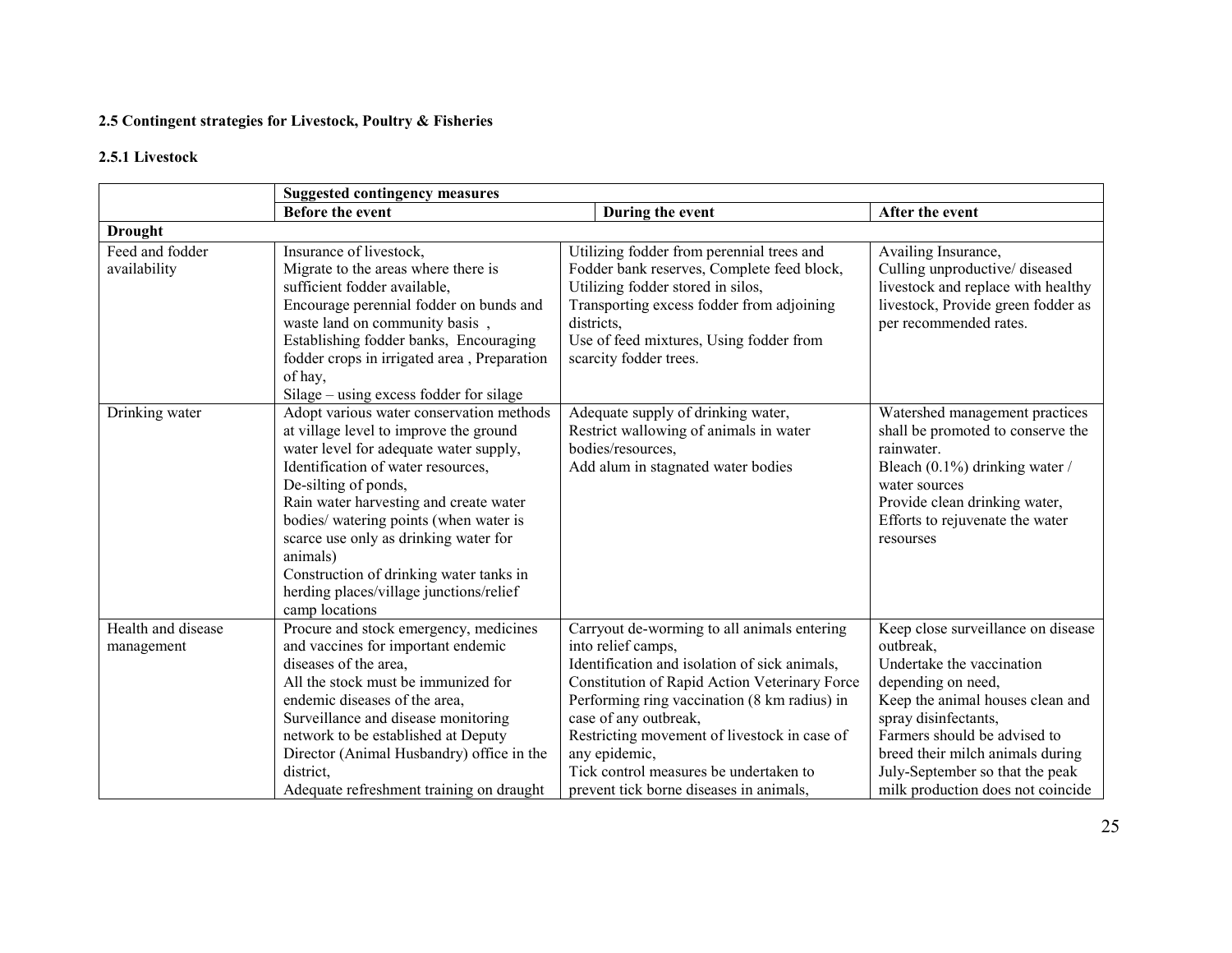|                                       | management to be given to VOs, Vet<br>Pharmacists with regard to health $\&$<br>management measures,<br>Procure and stock multivitamins & area<br>specific mineral mixture, Strict vigil on<br>movement of animals from the<br>neighbouring states, Possibility of<br>establishing quartine quarters/sheds at<br>boaredrs | Rescue of sick and injured animals and their<br>treatment,<br>Organize with community, daily lifting of<br>dung from relief camps. | with mid summer.                                   |  |  |
|---------------------------------------|---------------------------------------------------------------------------------------------------------------------------------------------------------------------------------------------------------------------------------------------------------------------------------------------------------------------------|------------------------------------------------------------------------------------------------------------------------------------|----------------------------------------------------|--|--|
| <b>Floods</b>                         |                                                                                                                                                                                                                                                                                                                           | Not applicable                                                                                                                     |                                                    |  |  |
| Feed and fodder                       |                                                                                                                                                                                                                                                                                                                           |                                                                                                                                    |                                                    |  |  |
| availability                          |                                                                                                                                                                                                                                                                                                                           |                                                                                                                                    |                                                    |  |  |
| Drinking water                        |                                                                                                                                                                                                                                                                                                                           |                                                                                                                                    |                                                    |  |  |
| Health and disease                    |                                                                                                                                                                                                                                                                                                                           |                                                                                                                                    |                                                    |  |  |
| management                            |                                                                                                                                                                                                                                                                                                                           |                                                                                                                                    |                                                    |  |  |
| Cyclone                               | The short duration event of cyclones did not affect animal health as such                                                                                                                                                                                                                                                 |                                                                                                                                    |                                                    |  |  |
| Feed and fodder                       | Not applicable                                                                                                                                                                                                                                                                                                            |                                                                                                                                    |                                                    |  |  |
| availability                          |                                                                                                                                                                                                                                                                                                                           |                                                                                                                                    |                                                    |  |  |
| Drinking water                        |                                                                                                                                                                                                                                                                                                                           | Not applicable                                                                                                                     |                                                    |  |  |
| Health and disease                    |                                                                                                                                                                                                                                                                                                                           | Not applicable                                                                                                                     |                                                    |  |  |
| management<br>Heat wave and cold wave |                                                                                                                                                                                                                                                                                                                           |                                                                                                                                    |                                                    |  |  |
|                                       |                                                                                                                                                                                                                                                                                                                           |                                                                                                                                    |                                                    |  |  |
| Shelter/environment                   | Animal to be shifted from high hill pasture                                                                                                                                                                                                                                                                               | Group housing, feeding during cooler hours,<br>Stationary conditions in cowsheds, group                                            | Open grazing, grazing in open sun                  |  |  |
| management                            | lands to nearby pastures ; restricted open<br>grazing                                                                                                                                                                                                                                                                     | living, dry grass flooring, gunny bags on                                                                                          | , massage of milking animals and<br>other species. |  |  |
|                                       |                                                                                                                                                                                                                                                                                                                           | windows, gunny bags wrapped on the belly of                                                                                        |                                                    |  |  |
|                                       |                                                                                                                                                                                                                                                                                                                           | milking animals, restricted open grazing                                                                                           |                                                    |  |  |
|                                       |                                                                                                                                                                                                                                                                                                                           | during sunny days only                                                                                                             |                                                    |  |  |
| Health and disease                    | Traditional herbs fed to animals, Use of                                                                                                                                                                                                                                                                                  | Provision of fans/shade during warm waves                                                                                          | Open grazing in sunny days and                     |  |  |
| management                            | Immuno-modulators.                                                                                                                                                                                                                                                                                                        | and cold drinking water, provision of warm                                                                                         | feeding of medicinal herbs. In case                |  |  |
|                                       |                                                                                                                                                                                                                                                                                                                           | housing during cold waves, Use of Immuno-                                                                                          | of acute problem prompt                            |  |  |
|                                       |                                                                                                                                                                                                                                                                                                                           | modulators.                                                                                                                        | veterinary care, Use of multi                      |  |  |
|                                       |                                                                                                                                                                                                                                                                                                                           |                                                                                                                                    | vitamins& multiminerals, Use of                    |  |  |
|                                       |                                                                                                                                                                                                                                                                                                                           |                                                                                                                                    | Immuno-modulators                                  |  |  |

# 2.5.2 Poultry

| Poultry | measure<br>Suggested<br>mngency<br>cont. | <b>linkages</b><br>'Argancal<br>on<br>- 11 |
|---------|------------------------------------------|--------------------------------------------|
|---------|------------------------------------------|--------------------------------------------|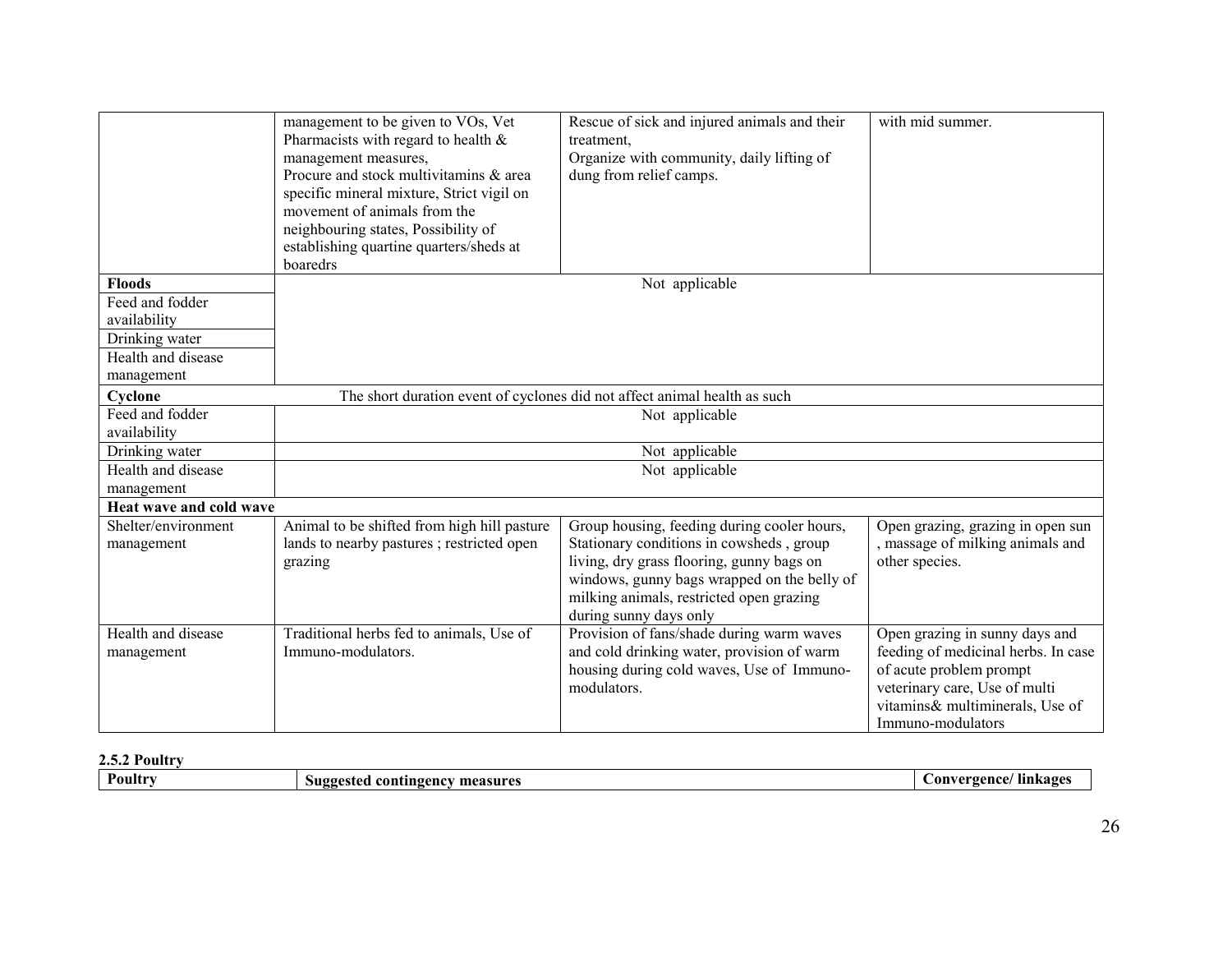|                              |                                                                                              |                                                                                       |                                  | with ongoing programs, |
|------------------------------|----------------------------------------------------------------------------------------------|---------------------------------------------------------------------------------------|----------------------------------|------------------------|
|                              | <b>Before the event</b>                                                                      | During the event                                                                      | After the event                  | if any                 |
| <b>Drought</b>               |                                                                                              |                                                                                       |                                  |                        |
| Shortage of feed ingredients | Insurance, Establishing feed                                                                 | Utilizing from feed rserve                                                            | Availing insurance               |                        |
|                              | reserve Bank                                                                                 | banks                                                                                 | Strengthening feed Reserve       |                        |
|                              |                                                                                              |                                                                                       | <b>Banks</b>                     |                        |
| Drinking water               | Roof top rain water harvesting                                                               | Sanitation of drinking water                                                          | Give sufficient water as per the |                        |
|                              |                                                                                              |                                                                                       | bird's requirement               |                        |
| Health and disease           | Culling of sick birds.                                                                       | Mixing of Vit. A, D, E, K                                                             | Hygienic and sanitation of       |                        |
| management                   | De-worming and vaccination                                                                   | and B-complex including                                                               | poultry house,                   |                        |
|                              | against infectious and                                                                       | vit C in drinking water                                                               | Disposal of dead birds by        |                        |
|                              | contagious diseases, & other                                                                 |                                                                                       | burning / burying with lime      |                        |
|                              | emerging bacterial and viral                                                                 |                                                                                       | powder in pit                    |                        |
|                              | pathogens                                                                                    |                                                                                       |                                  |                        |
| <b>Floods</b>                |                                                                                              |                                                                                       |                                  |                        |
| Shortage of feed ingredients |                                                                                              |                                                                                       |                                  |                        |
| Drinking water               |                                                                                              | Not applicable                                                                        |                                  |                        |
| Health and disease           |                                                                                              |                                                                                       |                                  |                        |
| management                   |                                                                                              |                                                                                       |                                  |                        |
| Cyclone                      |                                                                                              |                                                                                       |                                  |                        |
| Shortage of feed ingredients |                                                                                              | Not applicable                                                                        |                                  |                        |
|                              |                                                                                              |                                                                                       |                                  |                        |
| Drinking water               |                                                                                              |                                                                                       |                                  |                        |
| Health and disease           |                                                                                              |                                                                                       |                                  |                        |
| management                   |                                                                                              |                                                                                       |                                  |                        |
| Heat wave and cold wave      |                                                                                              |                                                                                       |                                  |                        |
| Shelter/environment          |                                                                                              |                                                                                       |                                  |                        |
| management                   | Adequate ventilation during night in summer and adequate protection from cold during winter. |                                                                                       |                                  |                        |
| Health and disease           |                                                                                              | Appropriate supplements be available and additional care to keep the diseases at bay. |                                  |                        |
| management                   |                                                                                              |                                                                                       |                                  |                        |

# 2.5.3 Fisheries/ Aquaculture

|            | <b>Suggested contingency measures</b>      |                                    |                               |  |  |
|------------|--------------------------------------------|------------------------------------|-------------------------------|--|--|
|            | <b>Before the event</b>                    | During the event                   | After the event               |  |  |
|            | Insurance, puddling of earthen tanks to    | Try to maintain water the rain fed | Avail insurance               |  |  |
|            | reduce percolation losses.                 | tanks artificially                 | Clean the tanks off dead fish |  |  |
| 1) Drought | Lining of earthen Tanks with plastic sheet |                                    |                               |  |  |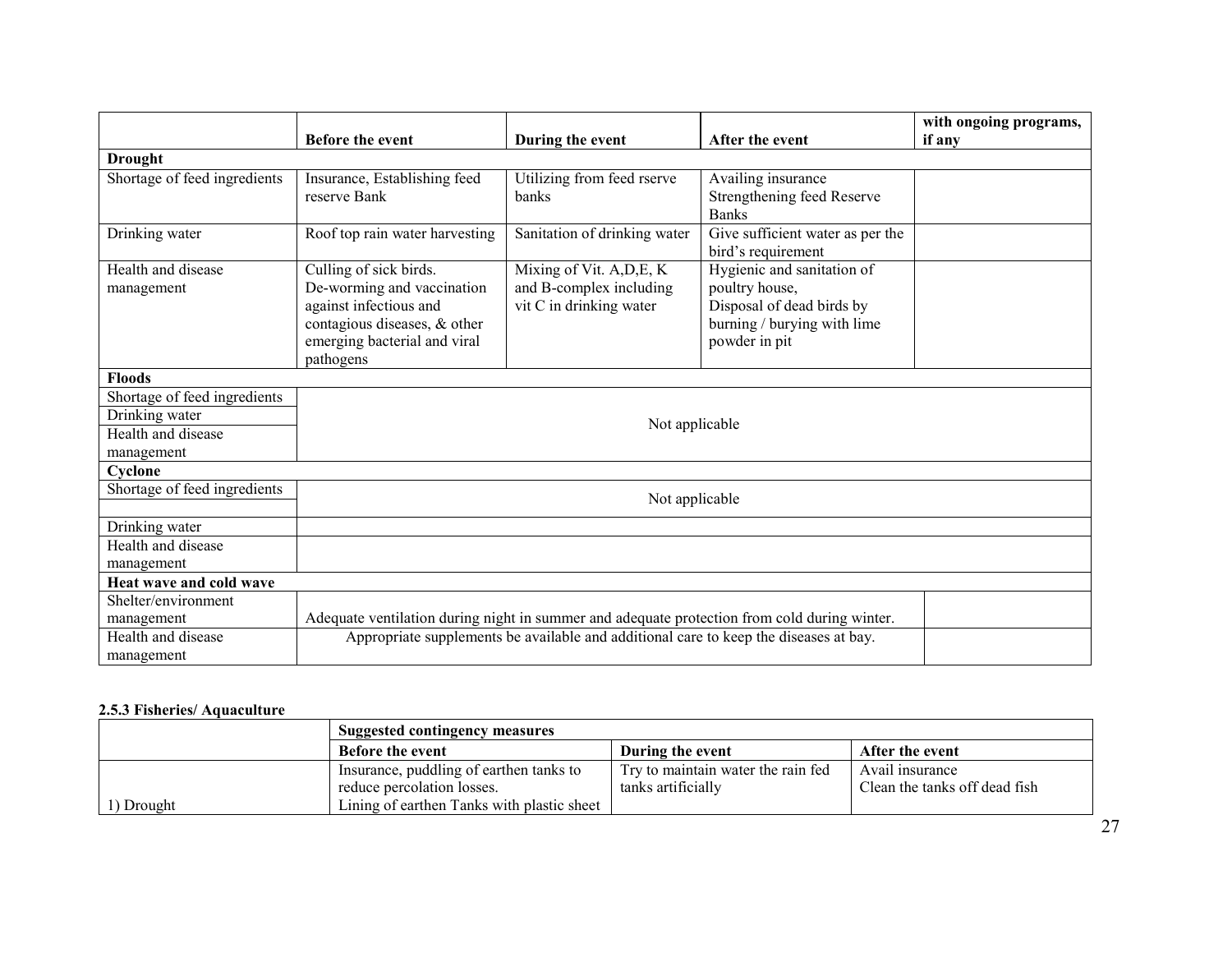| $\gamma$ Floods                         |                |
|-----------------------------------------|----------------|
| $3)$ $\Gamma$<br>vclone<br>'sunami<br>╯ | Not applicable |
| 4) Heat wave and cold wave              |                |

# Annexure 1. Location map

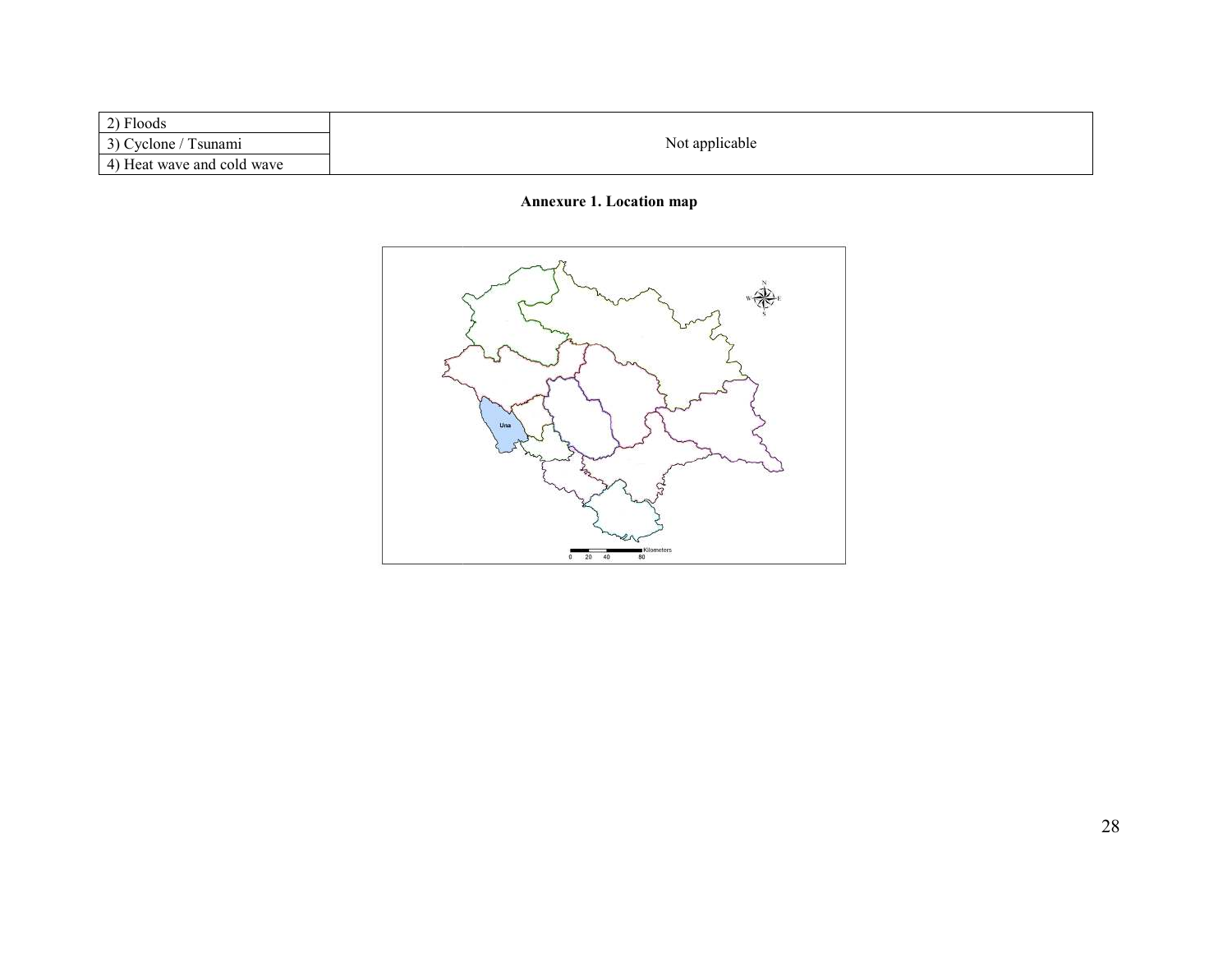Annexure 2. Mean annual rainfall (mm)

| Year | Jan   | Feb   | Mar  | Apr  | <b>May</b> | Jun   | Jul   | Aug   | <b>Sep</b> | Oct  | <b>Nov</b> | Dec  | Annual |
|------|-------|-------|------|------|------------|-------|-------|-------|------------|------|------------|------|--------|
| 2006 | 15.4  | 1.3   | 32.8 | 14.3 | 83.8       | 146.9 | 310.5 | 507.4 | 138.7      | 23.8 | 4.5        | 26.5 | 1305.9 |
| 2007 | 0.0   | 98.1  | 27.0 | 25.3 | 15.3       | 133.4 | 244.1 | 506.9 | 91.5       | 1.6  | 0.0        | 12.3 | 1255.5 |
| 2008 | 16.3  | 14.2  | 0.0  | 18.0 | 12.2       | 299.5 | 396.7 | 525.2 | 90.4       | 36.7 | 0.0        | 0.5  | 1409.7 |
| 2009 | 14.6  | 45.0  | 44.4 | 31.2 | 23.7       | 47.0  | 290.7 | 390.9 | 83.0       | 20.6 | 23.9       | 0.0  | 1015.0 |
| 2010 | 10.8  | 38.4  | 2.4  | 1.3  | 52.4       | 79.5  | 270.4 | 409.6 | 217.9      | 35.1 | 5.8        | 58.7 | 1182.3 |
| 2011 | 32.4  | 124.2 | 42.7 | 26.9 | 52.4       | 166.9 | 176.4 | 441.7 | 203.5      | 17.8 | 0.0        | 9.2  | 1294.1 |
| 2012 | 111.1 | 20.7  | 11.6 | 50.9 | 0.6        | 31.1  | 201.9 |       |            |      |            |      | 427.9  |
| Mean |       |       |      |      |            |       |       |       | 127.2      |      |            |      |        |